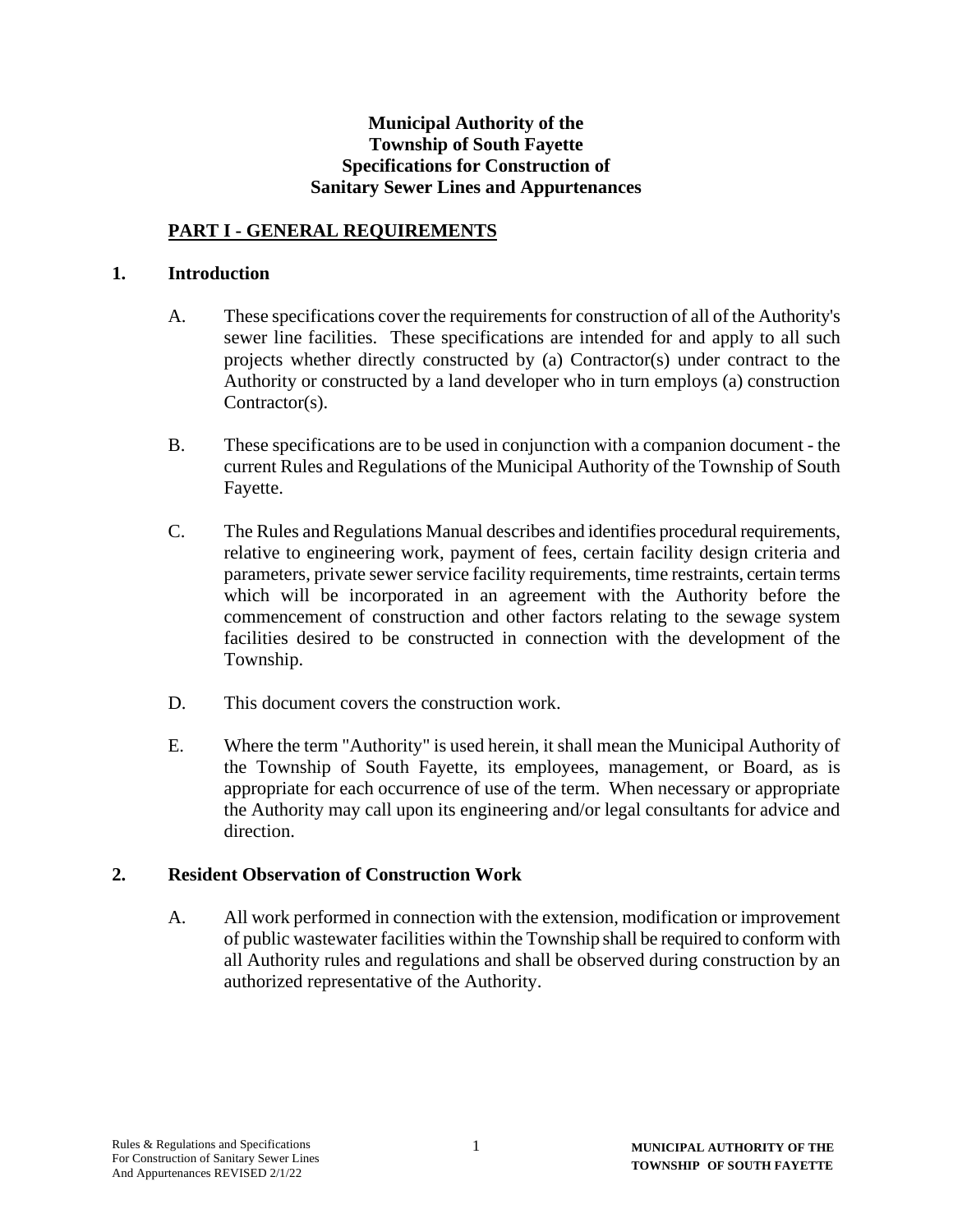- B. All completed work shall be required to meet the approval of the Authority and shall be changed, modified, replaced, removed or otherwise corrected by the Contractor to such extent as directed by the Authority.
- C. The work will be periodically or continuously observed during its progress and when completed, shall be inspected jointly, by the Authority and the Contractor. If the work is declared to be substantially complete and is accepted by the Authority, the eighteen-month maintenance bond period shall commence. During the term of the maintenance bond, the Contractor shall return when and as required to reconcile any problems resulting from construction, such as leakage, mechanical malfunctions, trench settlement, pavement failure, surface restorations, drainage, etc. In addition, a maintenance bond inspection shall be made by the Authority at a date between twelve (12) and eighteen (18) months following the date of declaration of completion of construction. The Contractor will be notified in advance of that inspection date and shall participate therein.
- D. The Contractor shall keep on site, and make available upon request by the Authority, a surveyor's rod and level for the purpose of spot-checking elevations as the work progresses.
- E. The Contractor shall also keep and make available a 200' surveyors' tape for the purpose of spot-checking distances and for the purpose of the Contractor providing off-set measurements as the work progresses.

# **3. Rights-of-Way**

- A. The alignments and locations of the proposed pipelines and appurtenances are shown on the plans on which street, highway and/or other acquired rights-of-way limits have also been superimposed. No pipe line shall be relocated outside of the street or other right-of-way within which it is shown without obtaining the formal written approval for such change from the Authority.
- B. Where a special pipe line right-of-way is obtained through private property, the minimum permanent width for operation and maintenance purposes shall be 15 feet minimum; the width of the temporary right-of-way obtained through such private properties for initial pipe line installation and construction purposes shall be 40 feet, 10 feet minimum of which shall be located adjacent to and on the outside of both limits of the permanent right-of-way. The minimum distance between the center of any longitudinal pipe line and the right-of-way limit line shall be 5 feet. All construction activities shall be confined within the construction right-of-way as much as possible.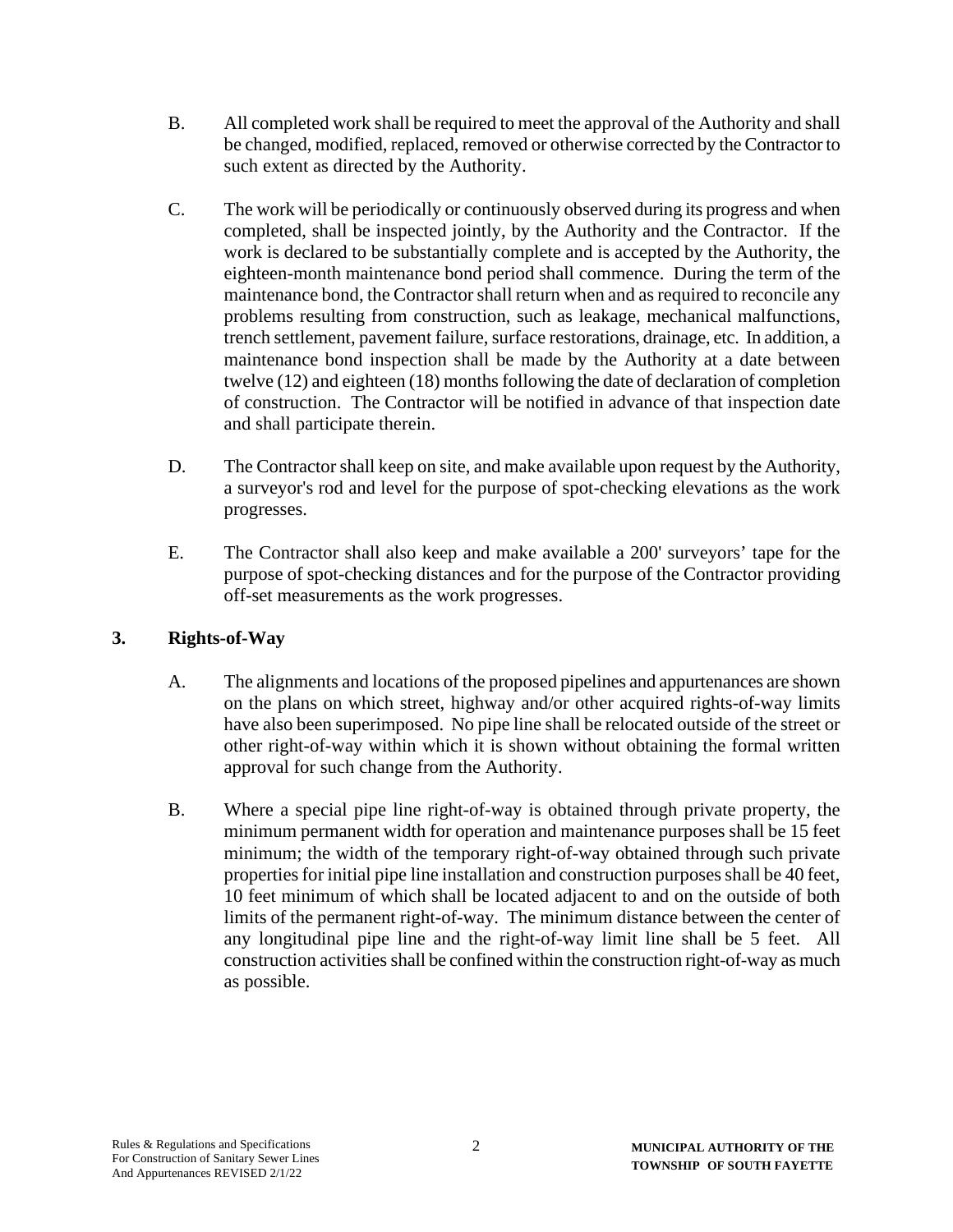- C. The Contractor shall make his own arrangements for office space, materials storage yards, change trailers, sanitary facilities, utility services, debris disposal sites, and; for ingress and egress to any location along the pipe line project for which the Contractor desires or requires use and, for which the Authority has been granted no such right-of-way.
- D. Proposed pipe lines and appurtenances may also encroach upon right-of-way occupied by pipelines or other facilities owned, operated and/or maintained by other utility companies including Bell Telephone Company, National Transit Company, Equitable Gas Company, Columbia Gas of PA Inc., Peoples Natural Gas Company, Pennsylvania American Water Company, Columbia Gas Transmission Corp., South Fayette Township School District, Duquesne Light Company, Municipal Authority of the Township of South Fayette, AT & T, Pennsylvania Department of Transportation, Comcast, Verizon Wireless, Township of South Fayette and/or other utility and governmental entities. It shall be the responsibility of the Contractor to notify the appropriate representatives of those agencies in advance of performing any work therein and, to conduct all construction activities in accordance with the respective regulations appertaining thereto. The Contractor shall utilize the PA One Call System as required by law. The PA One Call telephone number is 1-800-242- 1776.
- E. The position of sewer lines proposed to be constructed in connection with land development projects shall be such that, regardless of the sequencing of various utility line construction (gas, power, telephone, water, storm sewer, sanitary sewers, etc.) no pipe line shall be aligned longitudinally, along the sanitary sewer lines, any closer than three (3) feet. It is imperative that such minimum distance be maintained along all sanitary sewer and water lines to provide space required for future maintenance and/or repairs.
- F. In accordance with the regulations of the Pennsylvania Department of Environmental Protection, the separation between water and sewer pipe shall be as is shown on Standard Detail SD-006 in Appendix A-II.

# **4. Control of Pipe Line Elevations and Alignments**

A. The elevations of all Authority facilities shown on record drawings and on plans and profiles of proposed work, are on the Datum of the United States Geological Survey. The Contractor shall confirm the elevation of all existing facilities to which proposed facilities will connect, as well as the profile of the existing and/or finished (in the case of land development projects) ground lines, prior to commencement of construction, to confirm compatibility.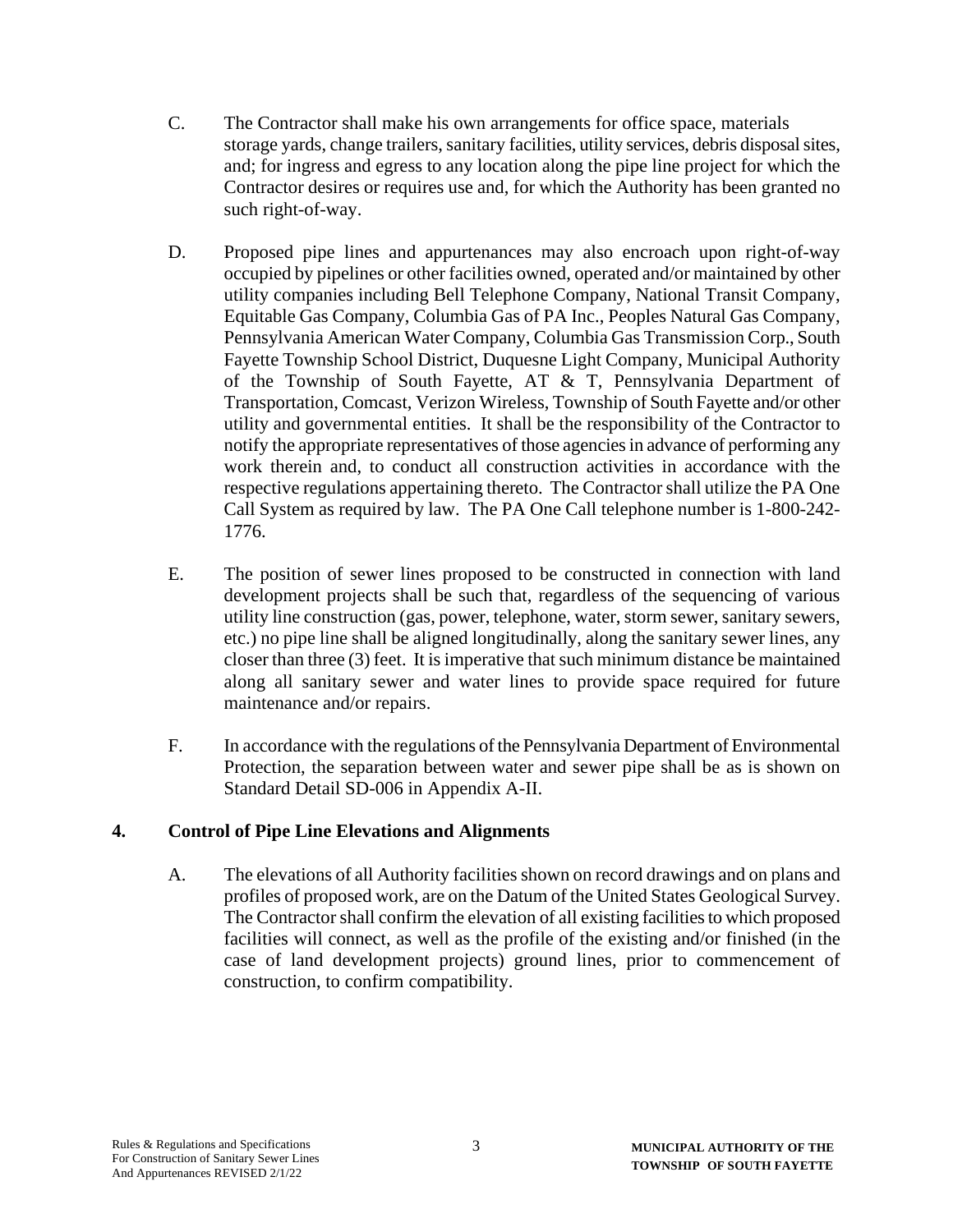- B. All sewer lines shall be required to be constructed and the elevations and alignment shall be controlled by the use of laser equipment. Sewer line construction shall begin at the manhole with the lowest invert elevation unless prior approval is granted by the Authority.
- C. The Contractor shall employ competent field survey personnel as may be required to control grades and/or alignment of proposed facilities and to assist the Authority by obtaining information during construction progress, and for purposes of preparing asbuilt record drawings.

# **5. Traffic Warning Signs, Barricades, Lights and Control**

- A. Where pipe lines and/or other facilities are constructed along State Highways and/or Township Streets, and where construction activities may otherwise impede normal vehicular traffic patterns on said highways or streets, the control of traffic shall be accomplished in accordance with the details set forth in Publication 213 of the Pennsylvania Department of Transportation, the title of which is "Traffic Control Guidelines".
- B. The position of work zone signs, erection of signs, sizes of signs, details and configuration of signs, traffic channelizing, tapered lengths/spacing, cones, drums, vertical panels, lighting devices, arrow boards and all flagging conduct and activities shall conform to the details described therein. The location and configuration of traffic control methods shall conform to those graphically illustrated on the appertaining Table 5 and Figures 5 through 23 shown in the publication. The Contractor shall submit a traffic control plan and procedure (conforming to the above referenced Publication 213) to the Authority for approval, prior to commencing with field construction.

# **6. Exploratory Excavations**

- A. Some of the proposed pipe lines and appurtenant structures are somewhat flexible with respect to alignment. Therefore, in those existing streets, roadways, berms or other areas expected to have a number of underground utility lines, where there are large trees which may be saved by realignment, and where the Authority so directs, the contractor shall make appropriate exploratory excavations for the purpose of locating said lines.
- B. In all instances, the costs associated with exploratory excavations shall be the responsibility of the Contractor, and any realignment of pipelines shall be approved by the Authority.
- C. For Private Development, design changes for alignment or grade must be approved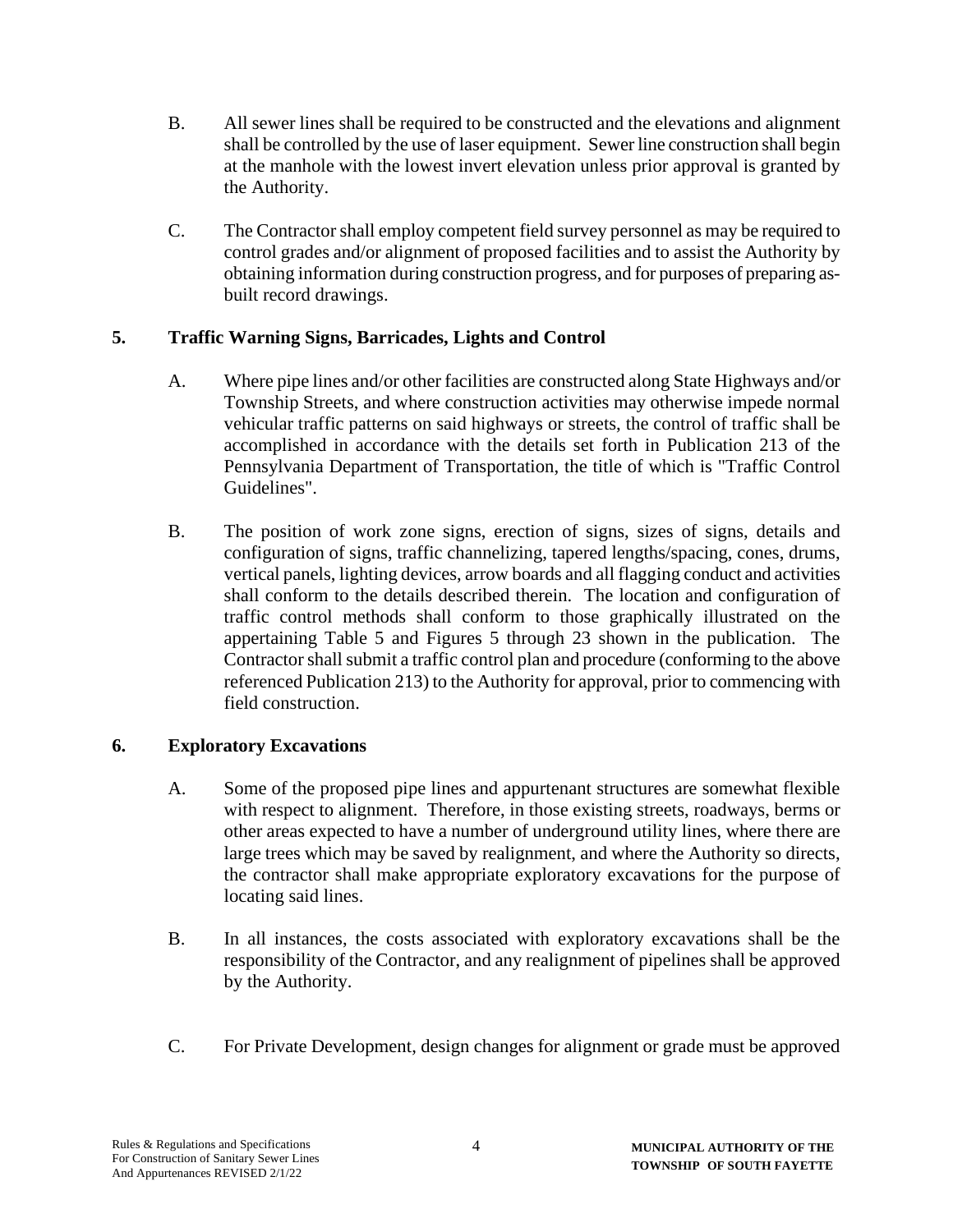by the developer's design engineer & MATSF.

## **7. Existing Utility Lines - Location, Protection and Hazards**

- A. The plans show those underground water lines, gas lines, electric lines, cable TV lines, telephone lines, sanitary sewers, storm drains, conduits and other similar utility lines and appurtenances for which said location information was either made available to the designer or was observed in the field. Neither the number of such underground facilities nor their respective types, sizes and/or locations can be assured or guaranteed and it is, therefore, the responsibility of the Contractor to obtain such additional information as is required to properly complete the work in compliance with the specifications, and; to contact the owners of the various utilities in the area prior to starting and during performance of the work in accordance with PA Act No. 287 of 1972 and As Amended by PA Act 187 of 1996 known as the Underground Utility Line Protection Act.
- B. The approximate location of any power and telephone poles and guy poles along the route of the work is shown on the drawings and the overhead lines supported by all such poles shall be observed and located by the Contractor prior to commencement of the work.
- C. The Contractor shall be completely and solely responsible for any and all property damages, bodily injuries, financial losses and interruption of service that results from or are attributable to his construction activities and, which affect water lines, gas lines, electric lines, telephone lines, drain lines, sanitary and storm sewer lines and all appurtenances and service facilities connected thereto. Restoration of all such disturbed facilities shall be accomplished immediately after incurrence thereto.
- D. Water, sewer, gas, power and telephone service to dwellings or places of business shall be maintained with a minimum of interruption throughout the construction of the contract work. No such service shall be intentionally interrupted without the approval of the respective utility company concerned, and without first giving due warning to the occupants of said dwelling or business establishment. At least three (3) days notice of an interruption in service shall be given to the Authority so that the Authority may notify its customers.
- E. In some cases, it may be found that existing pipe lines are in a location where construction of the proposed work cannot reasonably proceed until the utility has been relocated. The Contractor shall make all necessary sub-surface investigations and shall locate such utility mains far enough in advance of the trenching work so that work progress is not unnecessarily interrupted.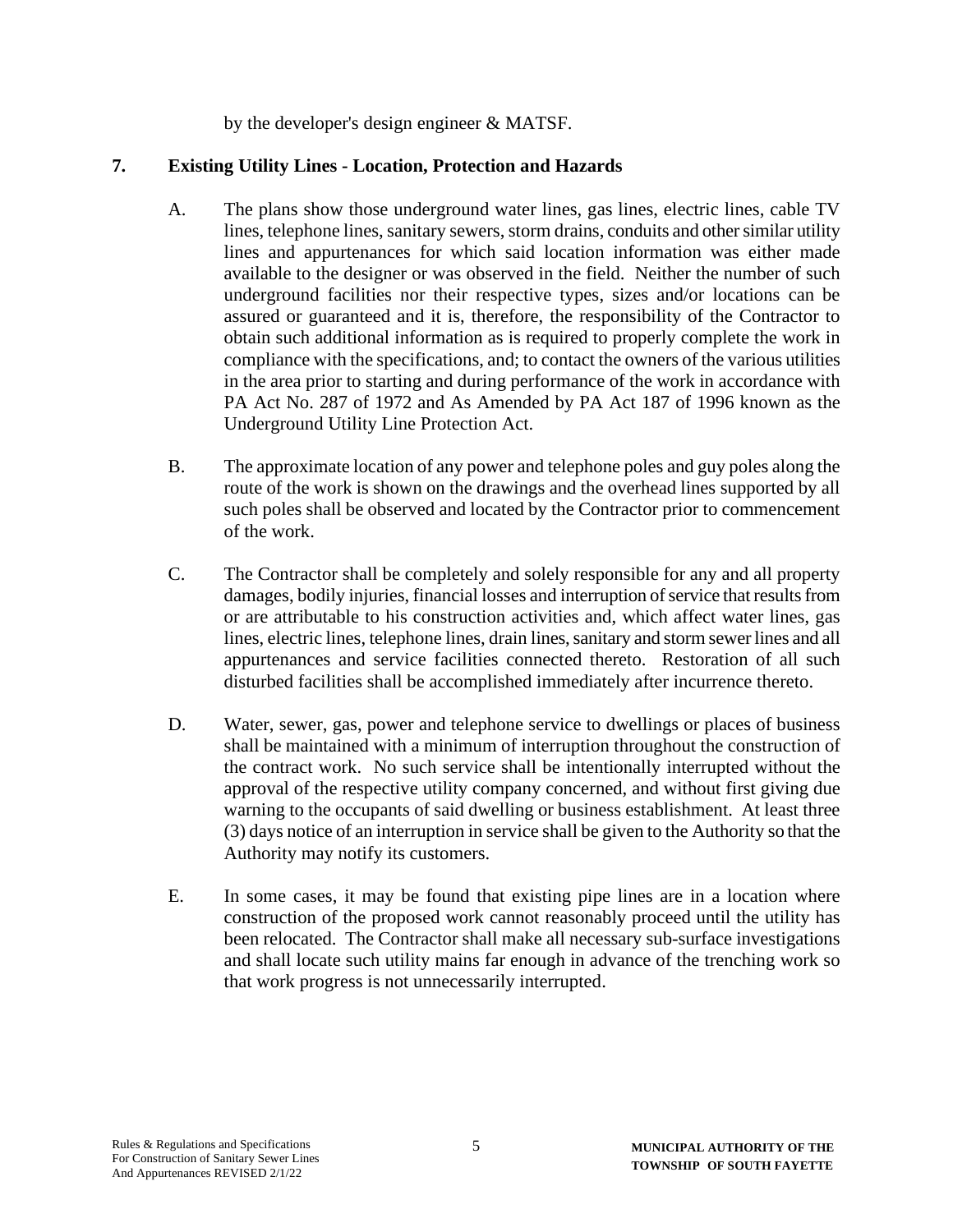- F. Attention is directed to the fact that the proposed work could be in close proximity to overhead power lines which transmit electric current at high voltages and which, if disturbed or contacted during construction, would be hazardous to construction personnel and/or other persons. The Contractor shall, therefore, properly protect such wires, pole supports or other power line appurtenances to avoid disturbance to those facilities and shall operate all machinery and conduct all other construction activities in a manner which will assure protection of all construction personnel and other persons against said hazards.
- G. Work in the vicinity of the existing underground gas lines and appurtenances is also hazardous because, under certain conditions, such materials are flammable and/or explosive and, the Contractor shall avoid all temporary and permanent supports and other required protection to prevent exposure of the same to construction personnel and/or other persons. Where such lines are exposed during construction and leakage is detected, construction work in those areas shall be immediately suspended, the owner of the pipe line shall be immediately advised of the condition and the construction work shall not resume until all repairs have been properly completed.
- H. The construction activities required to be performed in the conduct of the work may necessitate the inter-connection, interception, surveying, inspection, removal, replacement and repair of certain existing manholes, sewer pipes and appurtenances. Said items are conveying all wastes and runoff discharged to and infiltrating into the public sewer system within the area served, which wastes may contain and/or generate toxic, noxious, oxygen depleting or other liquid or gaseous substances harmful to human beings.
- I. The Contractor shall also provide all personnel with all tools, clothing and other devices necessary for such safe practice, including appropriate waterproof clothing, respirators, protective glasses, mechanical air blowing equipment to pre-ventilate manholes and other chambers, explosive atmosphere detectors, ladders, safety harnesses, etc. No work shall be performed under any unsafe conditions and if same is detected at any time, the Contractor shall, therefore, thoroughly instruct all personnel involved in such work so that appropriate and complete safety practices are observed at all times.

#### **8. Shop Drawings and Materials Submittals**

A. All materials proposed to be utilized for construction of any Authority facilities are required to be approved for use, in advance of shipment to the job site. No materials shall be incorporated in any sewer lines or appurtenances which have not received the prior approval of the Authority.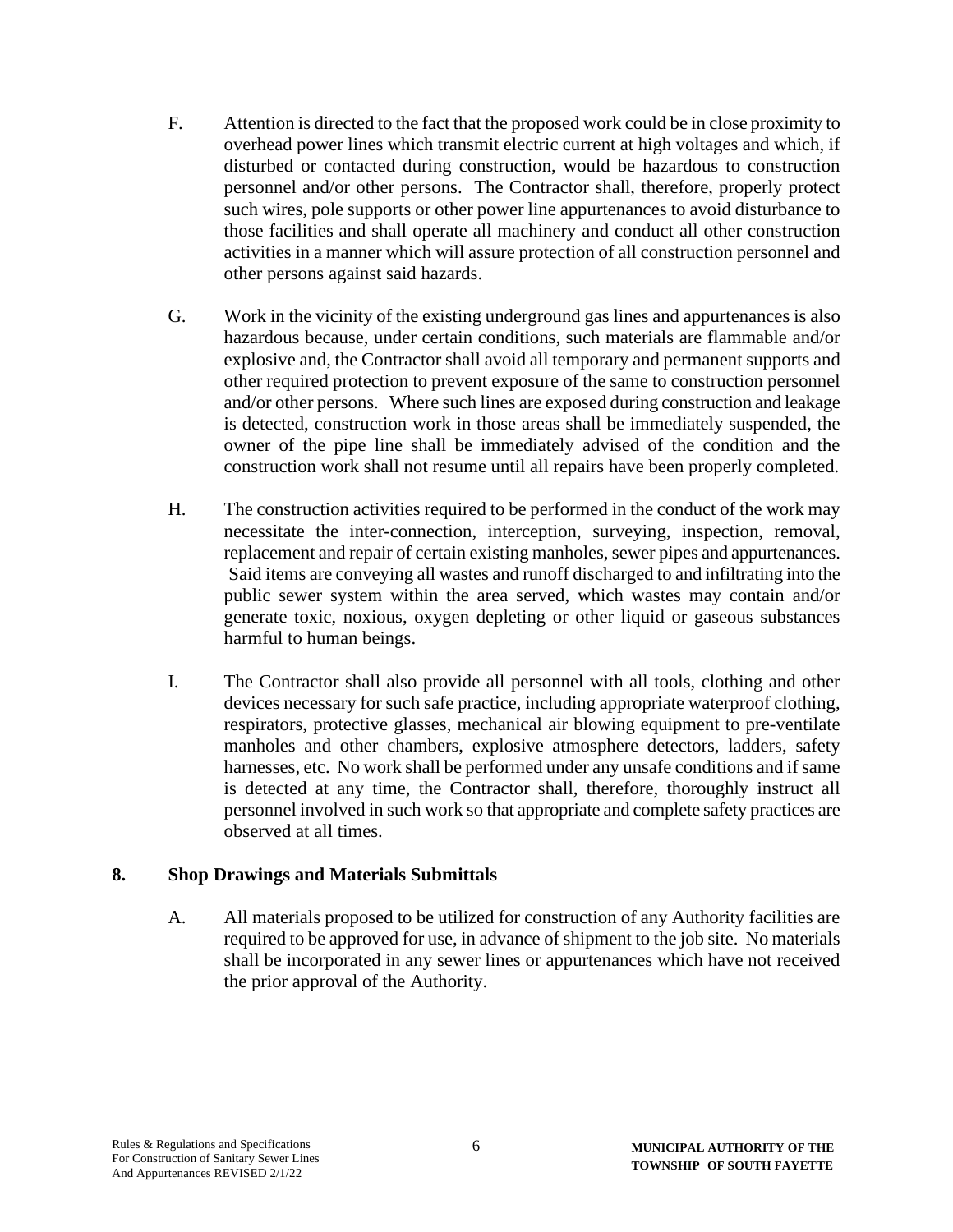- B. Such approvals shall be obtained by submitting five copies of shop drawings, catalog cuts, materials specifications, bills of materials and/or such other printed information which clearly illustrates the details of all pipe, joints, pipe line structures and appurtenances, supports, mechanical details, specific installation requirements, etc. If approved by the Authority, shop drawings may be submitted electronically via email or a cloud-based document sharing platform in a digital form satisfactory to the Authority.
- C. The Authority will review, make corrections on, reject and/or approve said submitted shop drawings and materials information and will return one copy to the developer/contractor within fourteen calendar days; resubmittal shall be made by the Contractor as required to obtain approvals prior to installation of the material in the construction work.
- D. The review and approval of any separate submittal item shall not eliminate alter or otherwise affect the responsibility of the Contractor to coordinate all of such submittals with the performance and progress of the work to assure completion of the intended project.

#### **9. Independent Commercial Testing Laboratory Services**

- A. When a proposed project or series of projects involves installation of more than a total of 3,000 lineal feet of polyvinyl chloride sewer pipe or reinforced concrete sewer pipe (regardless that different diameter pipe may aggregate that amount) the Contractor shall furnish, during pipe delivery and construction, reports of an independent commercial testing laboratory.
- B. Said reports shall set forth critical pipe characteristics such as materials tests; hydrostatic tests (infiltration); pipe dimensions; gasket testing; deflection (PVC); absorption (RC) and such other test results which will confirm conformance with these and the referenced ASTM, AWWA and other standards contained herein. One pipe section of every 200 sections manufactured and delivered, regardless of length of each pipe, shall be selected at random by the testing laboratory representative and transported to the commercial lab for such purposes.

#### **10. Record Drawings of As Built Conditions**

A. The Contractor shall retain one (1) reasonably clean set of drawings of the proposed improvements at the job site, on which he shall note changes in pipe line alignments and elevations and, any other changes from the pre-construction approved plans. He shall also reference the locations of the ends of sewer service laterals so that the same may be uncovered and connected at future times.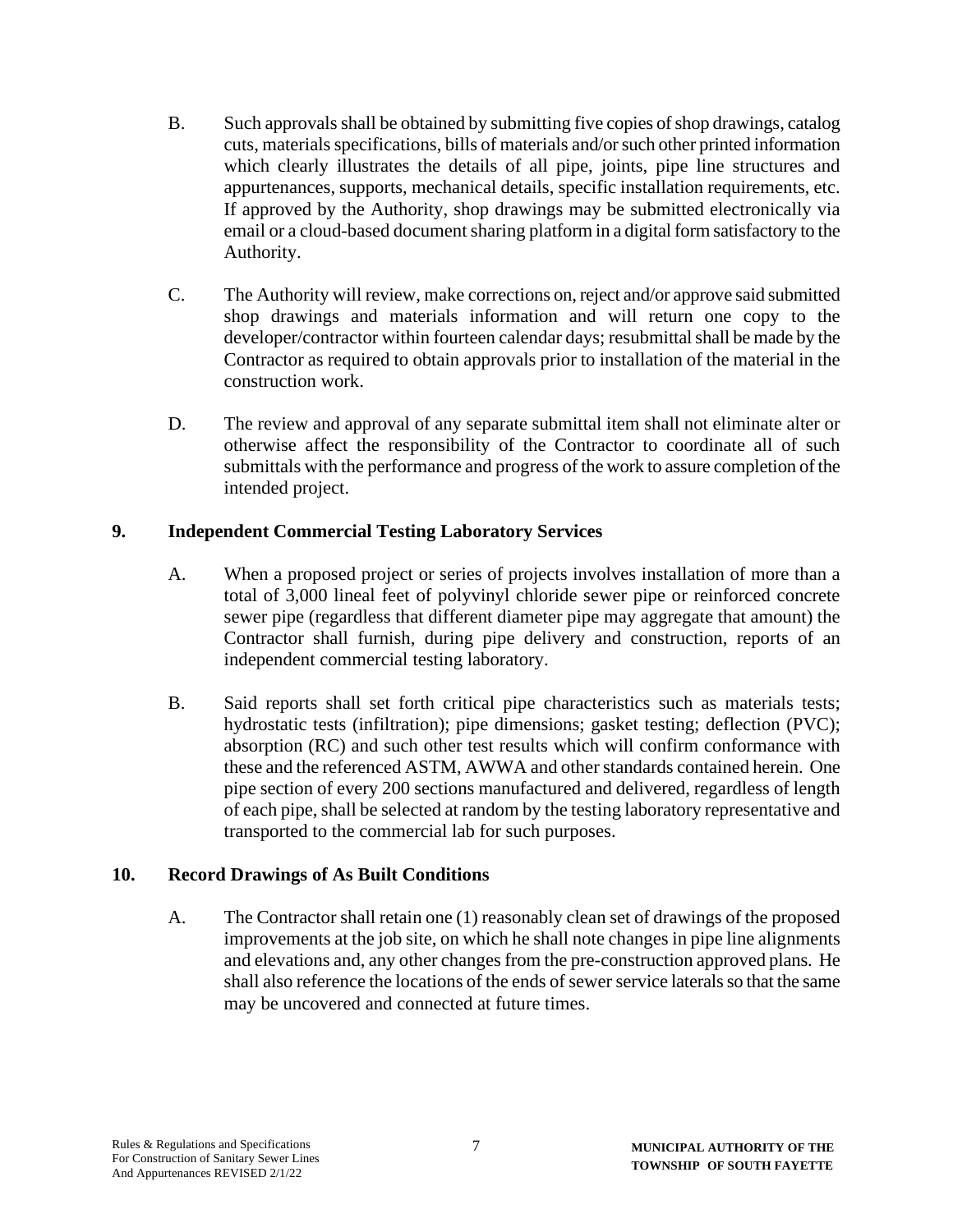- B. The set of prints on which such field information is recorded shall be turned over to the Authority providing a daily construction progress record and identify all noted changes to the project, prior to Authority acceptance of the facilities.
- C. One (1) set of prints and a disk containing record drawings of as-built conditions, in a digital format satisfactory to MATSF that can be easily integrated into the Authority's Geographical Information System (GIS), shall be provided to the Authority by the Contractor having the following information described. The As-Built information shall include, but not be limited to, manhole inverts, line lengths, slopes, wye locations, offset dimensions, and detailed information on all other aspects of the construction of the facilities.

# **END OF PART I**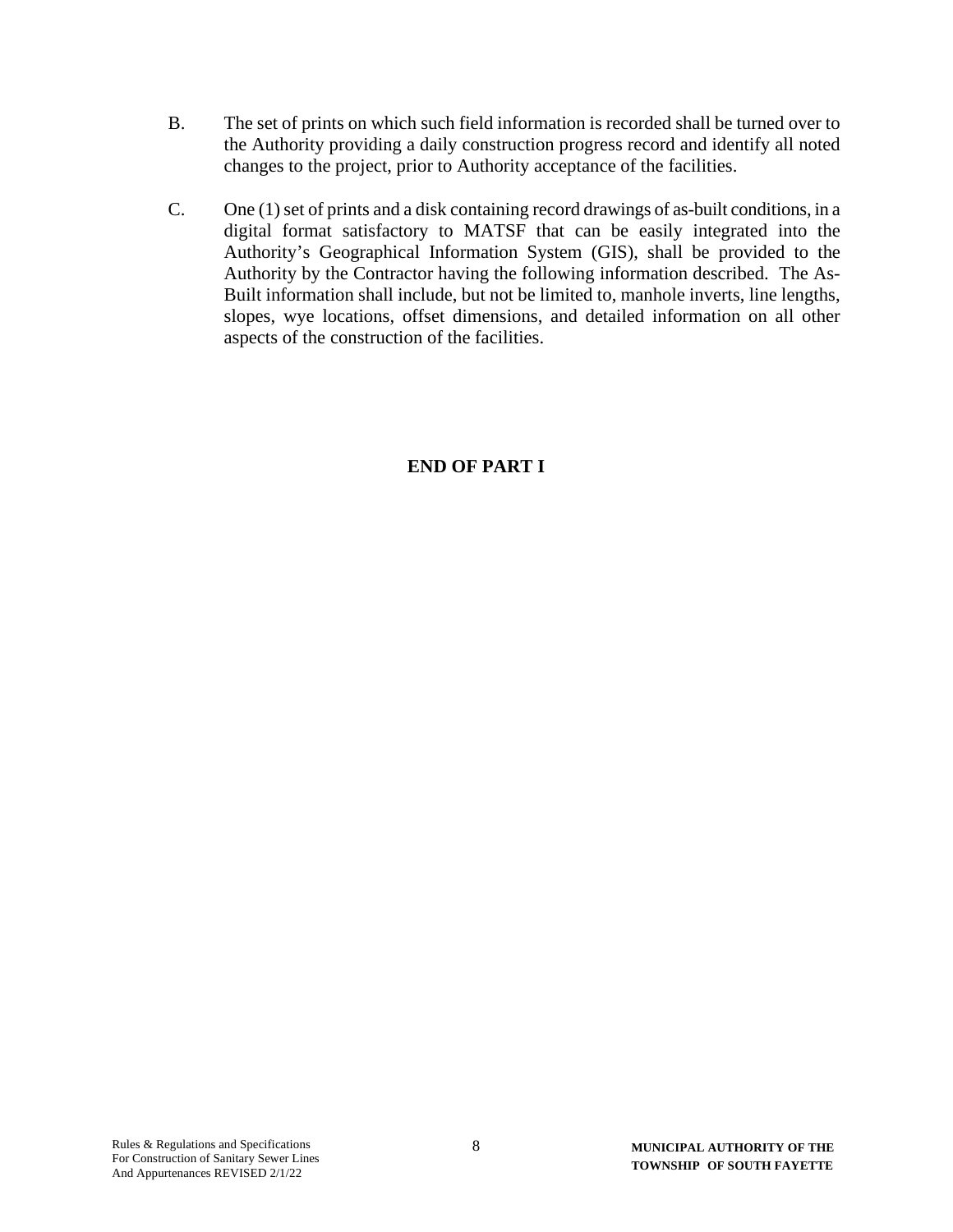# **PART II - SITE WORK AND PREPARATION**

## **1. Clearing and Grubbing**

- A. Certain work to be performed will require clearing. The Contractor shall cut, clear and remove all brush, sapling, scrub and other wild growth along the route of the pipe lines. No trees shall be cut, however, without the specific approval and prior designation for cutting, by the Authority. It is the intent of these specifications to minimize the removal of trees and, therefore, only those which will positively prevent the application of reasonable construction methods and procedures will be permitted to be removed.
- B. Brush, scrub growth, stumps, saplings and tree limbs and trunks so directed to be cut and removed, shall be placed into piles and/or completely removed from the site of the work. No such debris shall be included in any backfill and as part of the clean-up work shall be required to be removed and transported away from the site to the contractor's dump site.
- C. For Private Development, the owner and development engineer shall determine the degree of clearing, which shall reflect the submitted plans.
- D. No burning is permitted in Allegheny County without the proper permitting.

#### **2. Open Excavation and Backfill**

- A. CONTRACTOR is directed to the provisions of the Underground Utility Line Protection Law Act 287 (1974), as amended by Act 187 of 1996, and full compliance therewith is required of the CONTRACTOR.
- B. The CONTRACTOR shall be governed by the conditions, restrictions and regulations made by OSHA, the Commonwealth of Pennsylvania Department of Labor and Industry, the state highway department, the county commissioners, Authority officials and township supervisors during open trenching, excavation and backfilling in or along state borough, county and/or township highways. All such conditions, restrictions and regulations shall be in addition to the requirements of these Specifications.
- C. Except where jacking, boring or tunneling is indicated on the plans and/or profiles, pipelines and appurtenances may be constructed by the open trench excavation method. All excavation shall be unclassified, and no extra payment shall be made for hand excavation or for the removal of any rock, boulders, stumps, tree roots, shale, muck, masonry, curbing, paving or other natural or man-made materials.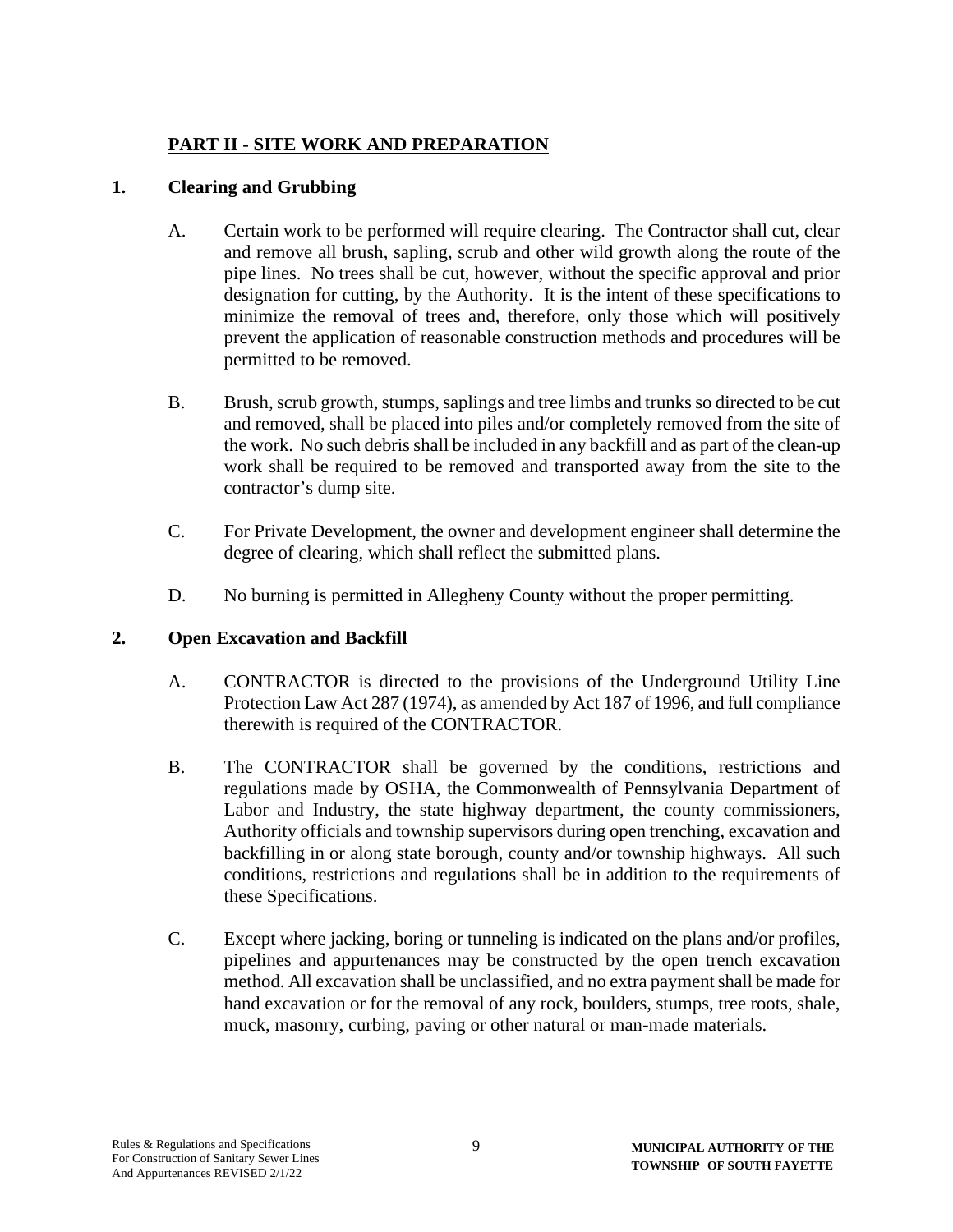- D. Excavation shall be true to the lines and grades shown on the Drawings except as authorized by the Authority. The grade shown on the Drawings is the invert of sewers to which the Work must conform. Work not conforming to the grade or line shall be corrected by the Contractor as his expense in a manner acceptable to the Engineer.
- E. Limit daily trench excavation to a length of pipe placement and backfilling that can be completed the same day.
- F. The Contractor shall perform all excavation of every description and of whatever substances encountered to the depths shown on the Drawings, as specified herein or as otherwise directed. Side walls of trenches shall be kept as nearly vertical as possible. Trenches shall be excavated true to line and as narrow in width as practicable.
- G. In any excavation where the depth of a trench with vertical sides is5 feet or greater, the Contractor shall provide adequate and suitable means of shoring, sheeting and/or bracing to prevent the trench walls from collapsing and to protect his personnel working in the trench. The system of shoring shall be as required under Paragraph 3C of this Section.
- H. The width of all trenches shall not exceed the outside diameter of the pipe, plus two feet, from the bottom of the respective pipe trench to a horizontal plane located one foot above the top of the pipe. That section of the trench is identified as the pipe zone and its configuration is graphically illustrated in Appendix II. In the event that the Contractor's construction methods/activities result in a trench wider than four feet or the pipe diameter plus two feet within that pipe zone, he shall install concrete bedding or encasement or shall make such other provisions as may be directed by the Authority to protect and assure the structural integrity of the pipe.
- I. Where the bottom of the trench shall, by the mistake of the Contractor, have been excavated to a greater depth than called for, it shall be refilled to the proper grade using granular bedding, mechanically compacted. This bedding shall be furnished and placed by the Contractor, who shall receive no additional compensation therefore. Refilling with earth to bring the bottom of the trench to the proper grade shall not be permitted.
- J. All ductile iron pipe and reinforced concrete pipe may be installed directly on exposed trench bottoms, where no rock or other unyielding material or where no soft unstable conditions exist. Ductile iron pipe will be required in all cases where the slope of the sewer between manholes exceeds 30%.
- K. Where the exposed trench bottom consists of rock or other unyielding material the trench shall be overcut a minimum of 4" and the ductile iron or reinforced concrete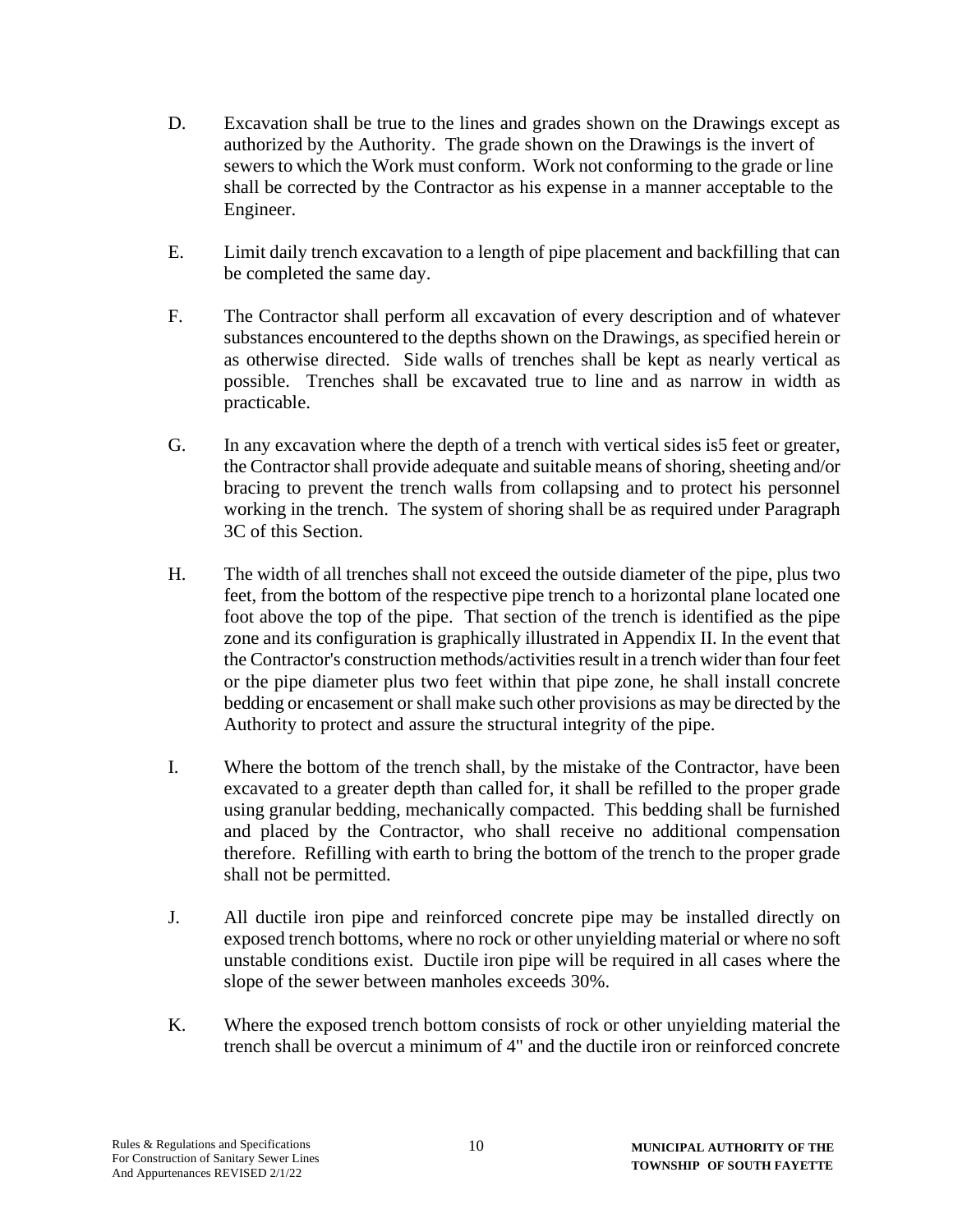pipe shall be installed on bedding material which is specified later within this manual.

- L. When soft and/or unstable trench bottoms are exposed, they shall also be overcut and stabilized to the satisfaction of the Authority with a mud mat of R4 Rip-Rap choked with AASHTO #57 stone before the pipe is installed. Trench bottoms shall be overcut at joints where pipe bells will occur to assure that all pipe barrels are continuously supported for the entire barrel lengths. If this method does not provide adequate pipe support, as determined by the Authority, concrete caissons shall be installed as required at no expense to the Authority.
- M. All polyvinyl chloride pipe shall, regardless of the character of the exposed trench bottom, be installed on bedding material at least 6" in thickness, except where concrete cradle and/or encasement is required.
- N. The excavation material from the trench may be stored along its alignment on rightsof-way obtained for construction purposes. It may not, however, prohibit traffic flows along the streets and roadways, access to private properties, or access to existing utility lines by the respective utility companies.
- O. The temporary storage of excavated material shall not obstruct or alter the flow of surface water runoff to the detriment of the operation of existing surface water drainage facilities and ditches and, shall be placed at a location which will not superimpose excessive loading on the trench walls and/or the sheeting, shoring or bracing installed within the trenches.
- P. At all locations along ductile iron or reinforced concrete pipelines, the backfill material placed in the pipe zone (that is, that material located above the top of the trench bottom or bedding material to an elevation located one (1) foot above the top of the pipe), shall be selected excavated material which shall be thoroughly compacted and placed in such a manner to avoid disturbance or displacement of the pipe and other appurtenances. The pipe zone material shall contain no rocks or hard shale which have a maximum dimension exceeding two inches. Pipe barrels shall be continuously supported on trench bottoms for their entire length and no rocks, bricks, on edges or other point supports will be permitted. Bedding material shall be used, where necessary, to compensate for irregular trench bottoms and provide such continuous support.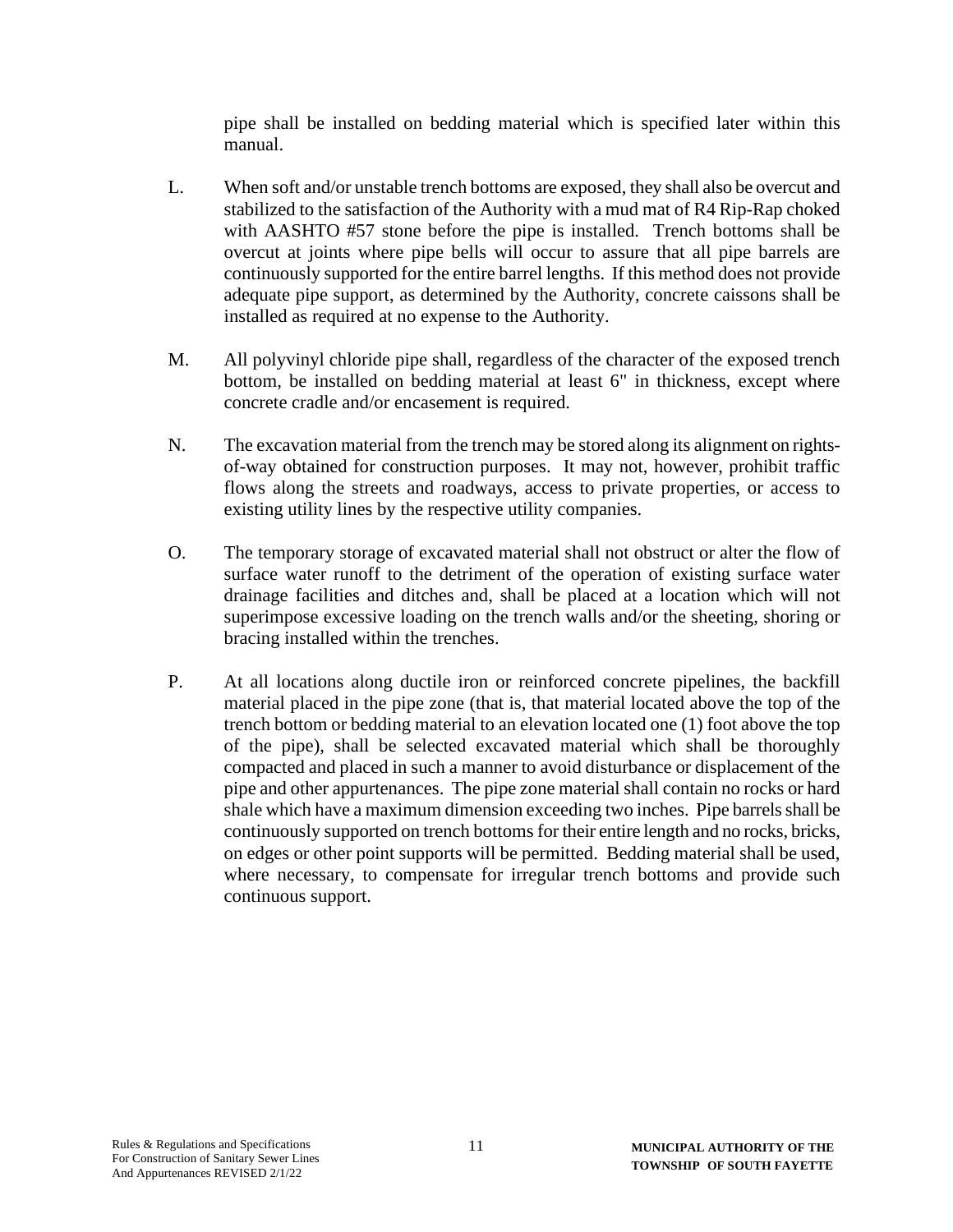- Q. At all locations along polyvinyl chloride pipelines the backfill material placed within the pipe zone to an elevation of twelve (12) inches above the top of the pipe shall be the same as that material specified hereinafter for the bedding of the pipe as depicted in Appendix II.
- R. Backfill material placed in trenches above the pipe zone, where such trenches are located within Township Streets or State Highways shall consist (for the entire trench width and depth) of material conforming to the requirements specified for backfill.
- S. Backfill material in trenches above the pipe zone in traveled ways, road shoulders or berms and at all other locations where trench settlement must be avoided, shall be excavated material placed in lifts not exceeding eight inches in thickness and shall be thoroughly and mechanically compacted by the use of vibratory or reciprocating tamping equipment for the full depth of trench.
- T. At other locations along the alignment of the pipes where trench settlement is not of concern and, where designated by the Authority during construction progress, backfill above the pipe zone may be loosely placed by machine mounded over the trench. After settlement has satisfactorily occurred, and subject to a time approved by the Authority, the excess material shall be leveled and blended with the slope of adjacent ground surfaces in a manner which does not adversely impede the flow of surface water or otherwise have a deleterious affect on the finished landscape.
- U. When the trench excavation is being backfilled, the disturbed area shall be graded to final contours and appropriate temporary erosion and sediment pollution control measures/facilities shall be installed. Seeding and mulching of all disturbed areas shall be done at the end of each week.
- V. If daily backfilling is delayed, the disturbed area shall be graded to final contours, appropriate temporary erosion and sediment control measures/facilities shall be installed, and the areas seeded and mulched within the next two calendar days.
- W. No material shall be used for backfill at any location which, in the opinion of the Authority, is too wet, frozen, mucky or contains debris, tree stumps or an excessive amount of rocks.
- X. All excess excavated material resulting from the construction of the pipelines and appurtenances shall be disposed at a location and in a manner which shall be the Contractors's responsibility to determine.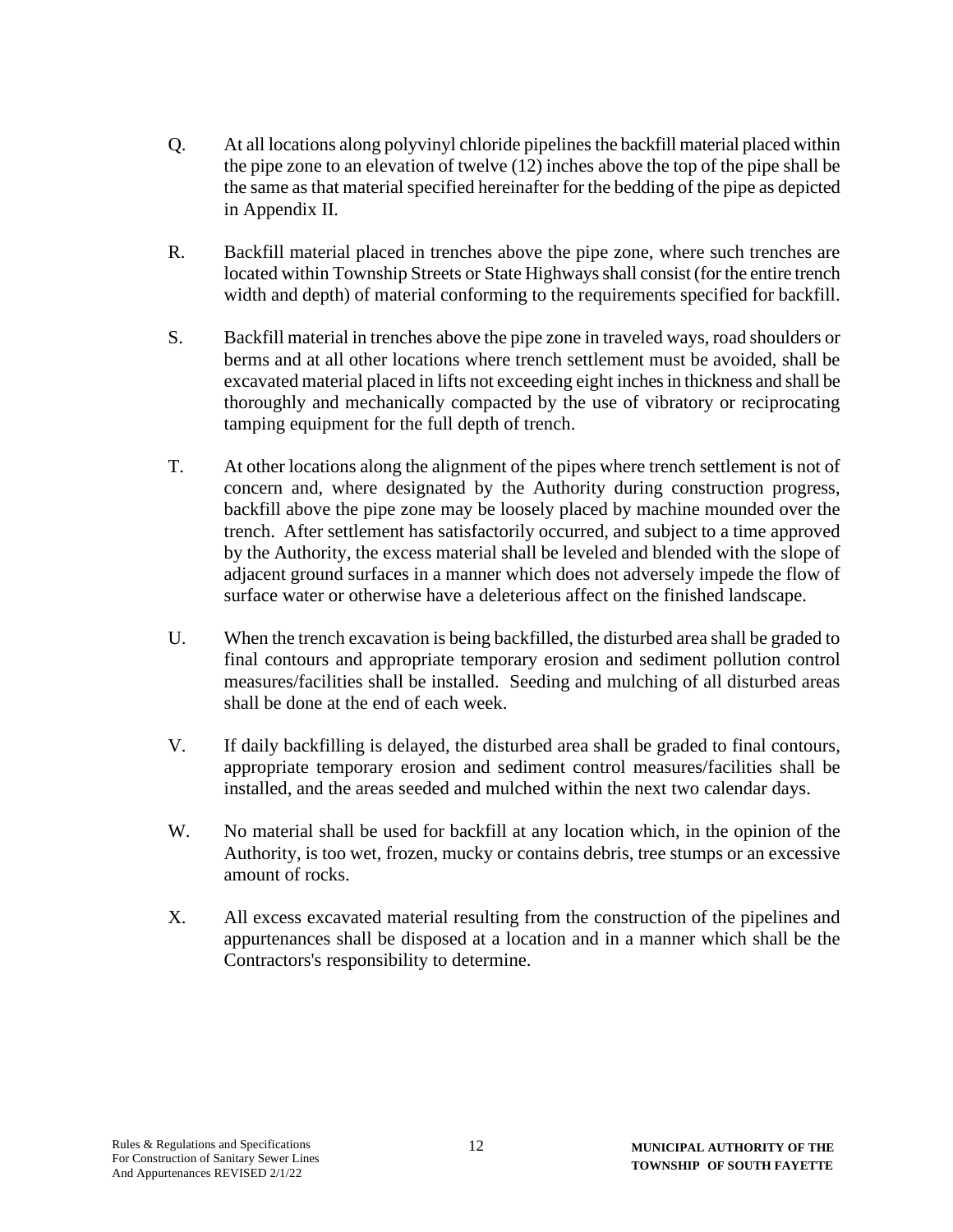Y. The Contractor shall schedule construction activities and provide all required equipment and personnel such that the backfilling of trenches located along or crossing streets, street berms, roadways, driveways and other traveled ways, results in resumption of normal traffic patterns immediately after pipe construction has been completed for the day.

#### **3. Construction Site Safety**

- A. Safety on the construction site shall be the absolute responsibility of the Contractor.
- B. Where necessary to maintain the required trench configuration in the pipe zone, in confined areas where trench walls above the pipe zone cannot be sloped, or for the protection and safety of construction personnel, sheeting, shoring and/or bracing shall be installed in accordance with the requirements of the appertaining regulatory agencies.
- C. Said sheeting, shoring and/or bracing shall be designed by the Contractor and shall be adequate to withstand the loads to be imposed during the construction operations. Its placement and removal shall be carefully performed to avoid displacement or disturbance of the entrenched pipe. All trench supports shall also be required to provide complete safety to construction personnel working within. Trench boxes may be utilized however their design, fabrication, structural adequacy, handling, placement and removal shall be the responsibility of the Contractor.
- D. Trenches at any and all locations where pedestrian or vehicular traffic hazards would result, shall not be left open during non-construction hours, unless they are suitably covered with a steel plate which is adequately anchored and reinforced to sustain pedestrian and/or vehicular traffic loads which may be imposed. All excavations within road rights-of-way shall be closed over night and over weekends and marked with a flashing traffic marker to warn motorists and pedestrians.
- E. All structure excavations and open trenches shall be constructed in accordance with the regulations set forth under subpart P, "Excavation, Trenching and Shoring" published as a part of the Safety and Health Regulations for construction by the U.S. Department of Labor, as amended, as the same pertains to the shape of trenches, trench side-wall supports, the construction methods employed, the general protection requirements, the general excavation requirements, and the minimum requirements for the respective contractor for the conditions encountered. Methods of installation shall be compatible with assuring the protection against disturbance of adjacent facilities and/or grounds and, the safety of construction and other personnel.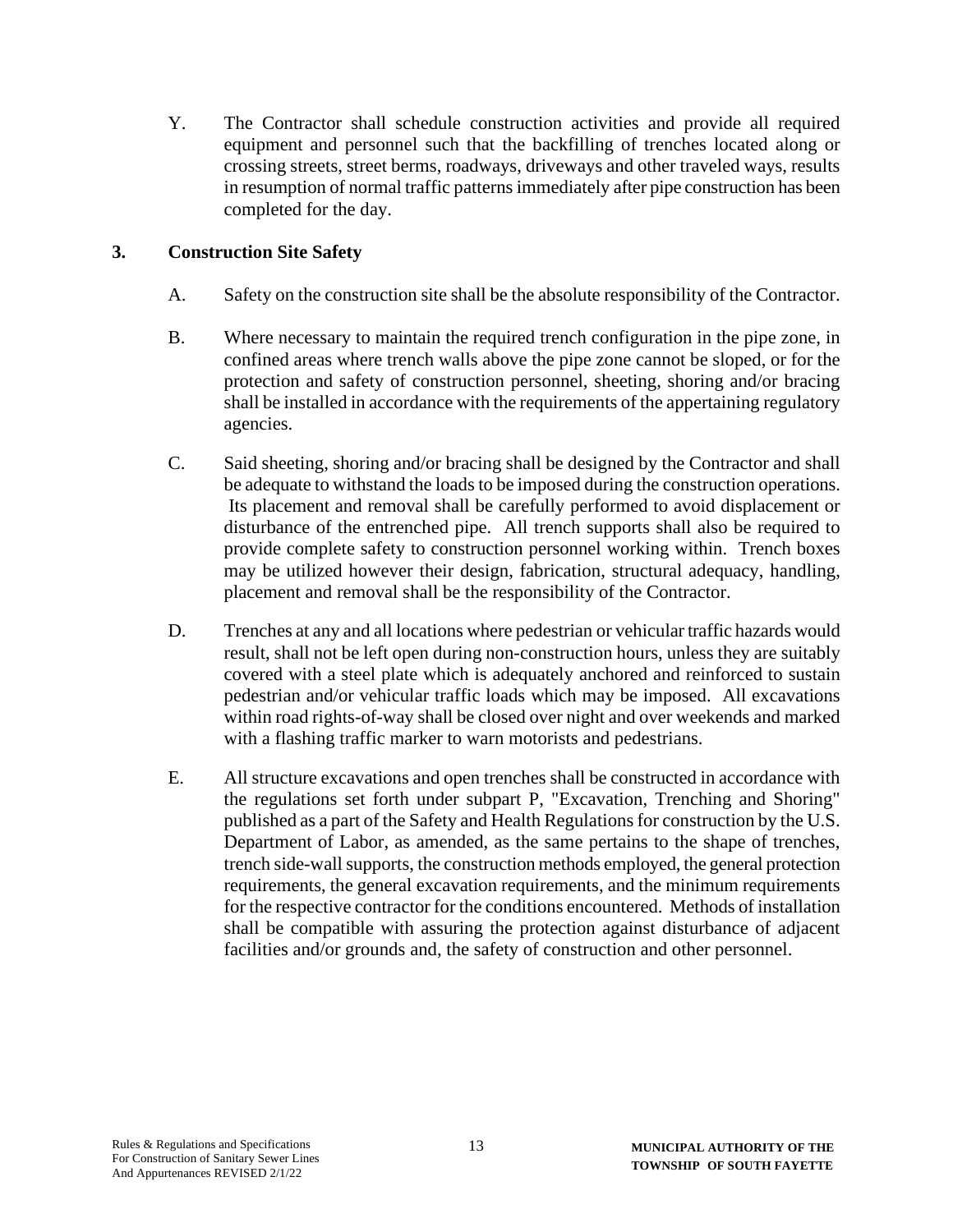# **4. Bedding and Specially Graded Backfill Material**

A. All pipe line bedding material shall be 2B limestone or gravel. All material placed above the pipe zone and below the concrete trench slab (where trenches cross or are located within Township Streets or State Roads) shall be 2A select material complying with the gradation and classification of the Pennsylvania Department of Transportation. Refer to the Standard Details in Appendix A-II.

# **5. Compaction Testing**

- A. The Contractor is informed that in all fill areas must be compacted to achieve a density of 95% as determined by the Standard Method A, Proctor Test. Test results from an independent testing lab must be provided.
- B. Tests will be performed to assure that such compacted densities prevail, at the discretion and expense of the Authority. Generally, tests shall be performed as deemed necessary by the Authority on the trench so backfilled and compacted by the Contractor. In the event that the placed backfill does not comply with the 95% density requirement, the work shall be re-excavated and re-compacted and the costs of the subsequent re-testing after replacement shall be the Contractors responsibility.

## **6. Blasting**

- A. When rock, hard shales or other unyielding material is encountered in the trenches and/or structural excavation operations and cannot reasonably be moved by the machines on the job, it may be fractured by pre-drilling and blasting, in a manner which will enable the Contractor to remove the material and complete the excavation in accordance with the specified trench widths and/or shapes, and in a manner that will produce the least practicable disturbance or displacement whatsoever to existing aboveground or underground structures and pipe lines.
- B. No blasting is to be performed without written request and approval of the Authority and the Township of South Fayette, the Engineers, or any other regulating agency. The Owner reserves the right to prohibit blasting in those areas where adjacent utilities, structures, or other conditions exist which may be endangered as a result of the operation.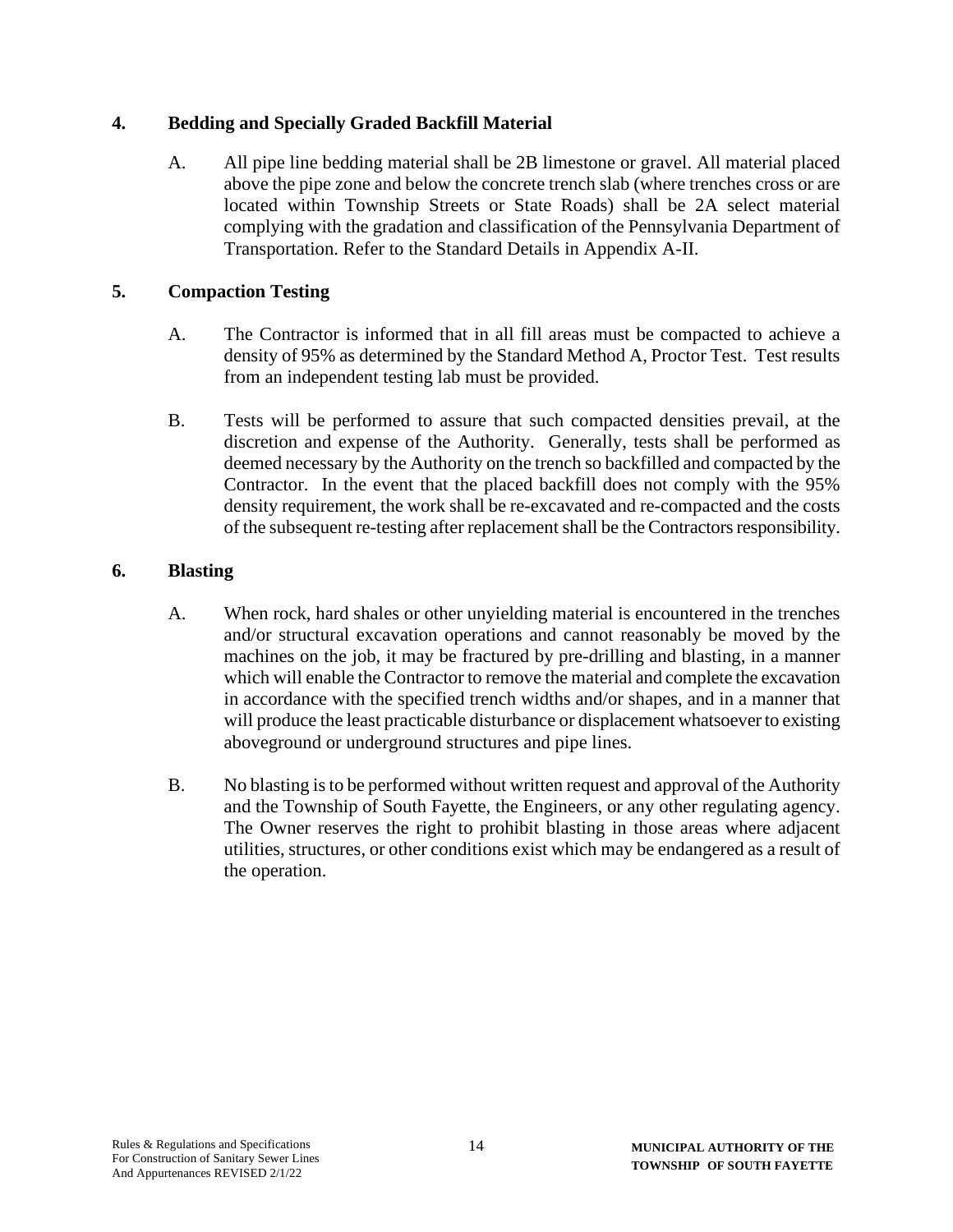- C. Where blasting is permitted, the Contractor shall be fully liable for any damage or injury to persons or property that may result from use of explosives. The blasting shall be performed by a licensed blaster in accordance with all federal, state, and local laws and regulations governing transportation, storage, handling and otherwise use of explosives. Special blasting insurance shall be provided with a limit of at least \$1,000,000 per occurrence. The coverage shall be in addition to liability coverage called out under General Conditions.
- D. All blasting shall be done by licensed blasters and shall be performed in accordance with all applicable Federal, State, and local laws, rules and regulations regarding registration, transportation, storage, handling and otherwise using explosives. Blasting permits are required to be obtained in advance from the Township of South Fayette.
- E. At the beginning of the blasting operation in any particular area, a short test line of holes shall be used for the purpose of determining optimum spacing, sizing, and loading of the holes and in order to ascertain best practicable and safe procedures.
- F. The Contractor shall have a plan of his proposed blasting procedures prior to commencing with same and shall continually adjust his operations when materials of varying and/or different characteristics are encountered in order to obtain specified and desired trench or other structural excavation shapes. Hole spacing, size and loading; offset benching; ignition sequencing; type of equipment utilized, and all other procedures and operations shall be especially adapted at each location in order to produce relatively smooth, unshattered and completely safe back slopes and/or trench walls, and, in order to assure protection of all personnel employed in connection with the work and other persons.
- G. At the beginning of the blasting operations in any particular area, a short test line of holes shall be used for the purpose of determining optimum spacing, sizing, and loading of the holes in order to ascertain best practicable and safe procedures.
- H. During the blasting operation, the Contractor shall maintain a blasting log indicating the number and depth of holes, distances between holes, size of the charge in each hole, type of detonator used and such other items as required to provide a complete record of the operation. A recording seismograph shall be utilized to monitor the effects of the blasting operations. All costs pertaining to blasting operations will be the responsibility of the Contractor.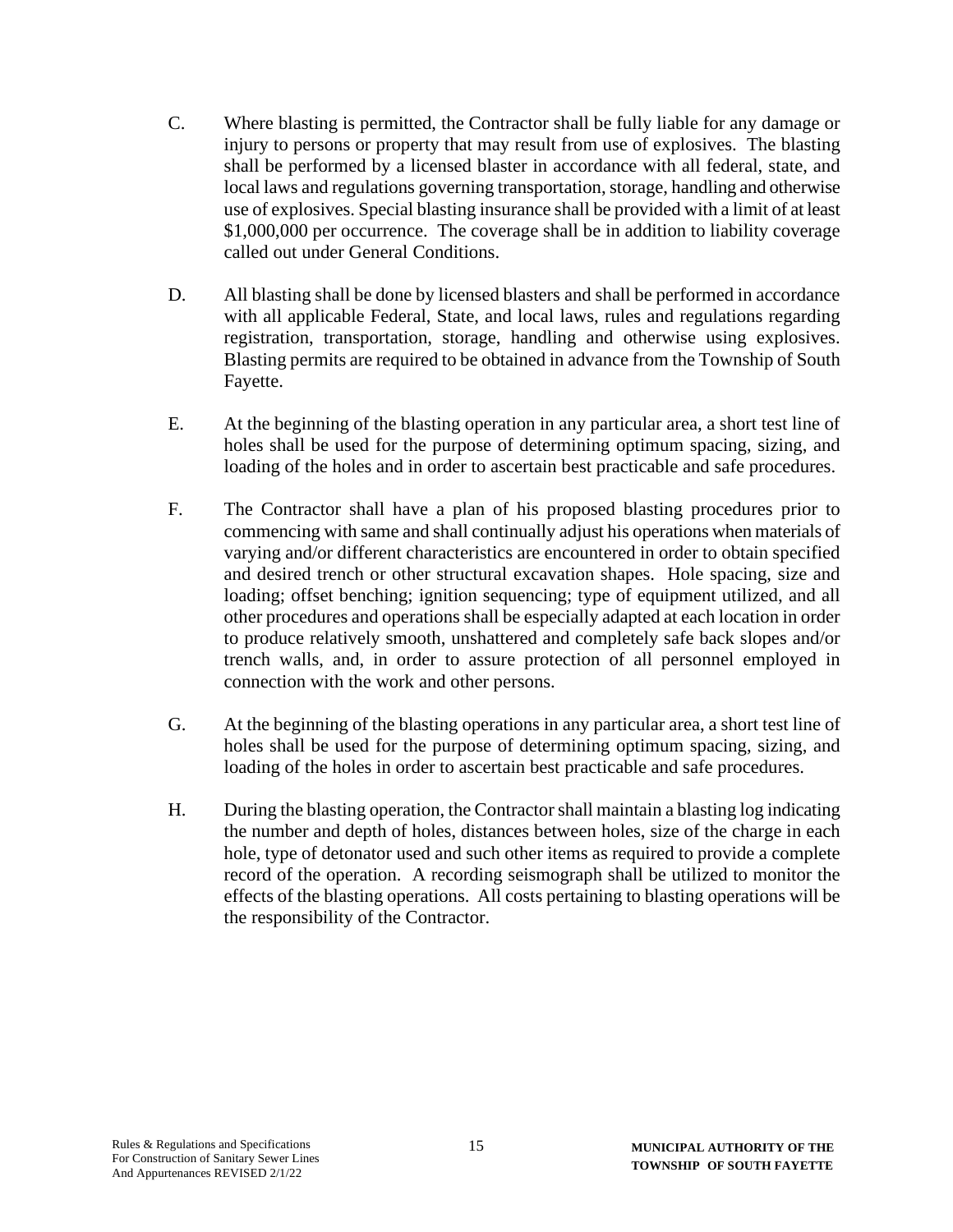## **7. Dewatering**

- A. All excavation shall be dewatered thoroughly in advance of the installation of any of the construction work; no facilities shall be constructed in any excavation where water flows or is pooled, or where groundwater infiltration or surface water inflow is not immediately removed.
- B. Water which accumulates in the open trench shall be completely removed by pumping before pipe placement and/or backfilling begins.
- C. Where dewatering does occur, the Contractor shall conduct those operations in a manner which complies with regulations on the subject of Soil Erosion and Sediment Pollution Control as promulgated by the Pennsylvania Department of Environmental Protection. No such discharges shall be permitted to erode or otherwise adversely effect any public or private property and all such discharges shall be trapped, settled, rough-filtered, retained and/or checked (depending upon the clarity, turbidity, and concentration of suspended solids within such discharges) in accordance with detailed requirements of the Pennsylvania Department of Environmental Protection, Office of Resources Management, Bureau of Soil and Water Conservation, Division of Soil Resources and Erosion Control.

## **8. Minimizing Water Pollution from Soil Erosion**

- A. All Contractors shall conduct their activities and shall program trenching and restoration operations in such a manner as to minimize pollution of the ditches, streams and creeks and their tributaries from erosion of the freshly excavated and/or backfilled material during periods of excavation and surface water runoff.
- B. The Contractor shall reduce the area and duration of exposure of all erodible soils by the greatest extent practicable and to that end, hydro-mulching, reseeding and other surface restoration shall be required to closely follow backfilling operations. Where the Authority so directs in the field, sediment traps, hay bales, and/or other means to retard runoff rates shall be installed; similar holding basins or other sediment trap arrangements shall also be required to be installed at the discharge of dewatering pumps.
- C. Temporary erosion control measures shall be established prior to or concurrent with clearing and grubbing.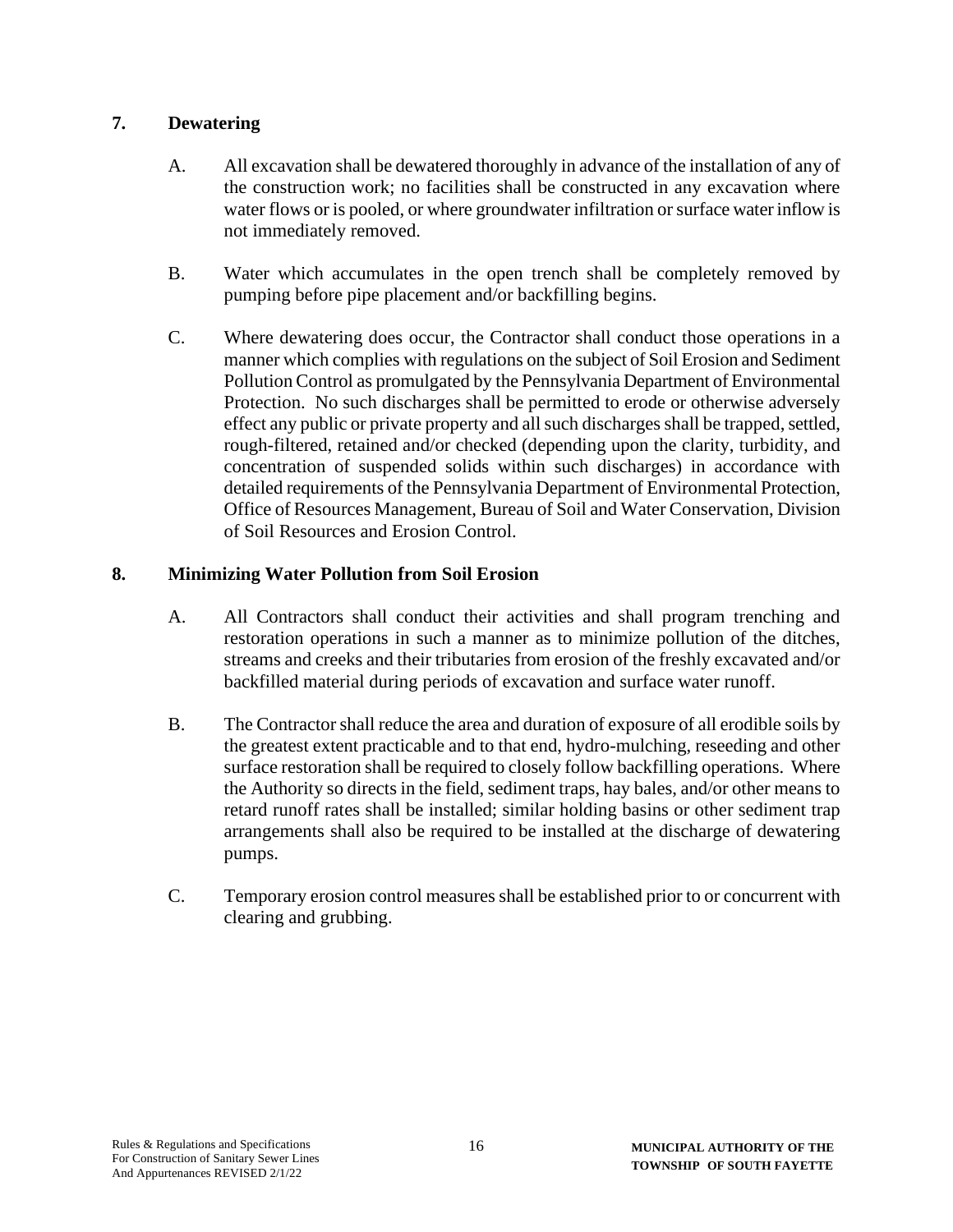- D. Discretion shall be exercised in selecting the number and location for encroachments during construction both in and along the creeks such that a minimum of stream disturbance and erosion pollution results. As previously referenced, the appended Supplemental Detail drawings illustrate the temporary facilities which will be required to be installed.
- E. Prior to earthmoving activities, the Contractor shall install the necessary erosion protection devices required as outlined below, and as detailed in the latest edition of the Erosion and Sediment Pollution Control Program Manual, as published in the Bureau of Soil and Water Conservation of the Pennsylvania Department of Environmental Protection.
	- 1. Immediately downstream of stream or creek crossings and where directed by Authority, the Contractor shall install a temporary short term stream disturbance sedimentation check.
	- 2. For equipment stream crossings, the Contractor shall use the same criteria as established for channel disturbance.
	- 3. Where the pipeline is located in wooded or planted areas the downstream side of the area to be excavated will be protected by installation of fabric fence or straw bales.
	- 4. Where the pipeline is located in traveled roadways or road berms, drainage facilities and ditches immediately downstream of the construction area to be protected by constructing a straw bale debris filter in the existing drainage ditch. After construction, the ditch is to be removed of straw bales and all silt and debris and returned to its original condition.
- F. During construction, there shall be no discharge of petroleum products from construction equipment into ditches, streams, creeks, storm sewers or on ground surfaces and, water removed during the trench dewatering operation shall be free of suspended material and/or mud or shall be pumped to sediment trap before conveyance to the stream.
- G. All excavation and grading shall be accomplished in a manner that complies with all requirements and standards set forth in the Erosion and Sediment Pollution Control Manual published by the Pennsylvania Department of Environmental Protection, unless more stringent requirements are indicated herein or by a specific permit as issued by PaDEP and/or Allegheny County Conservation District.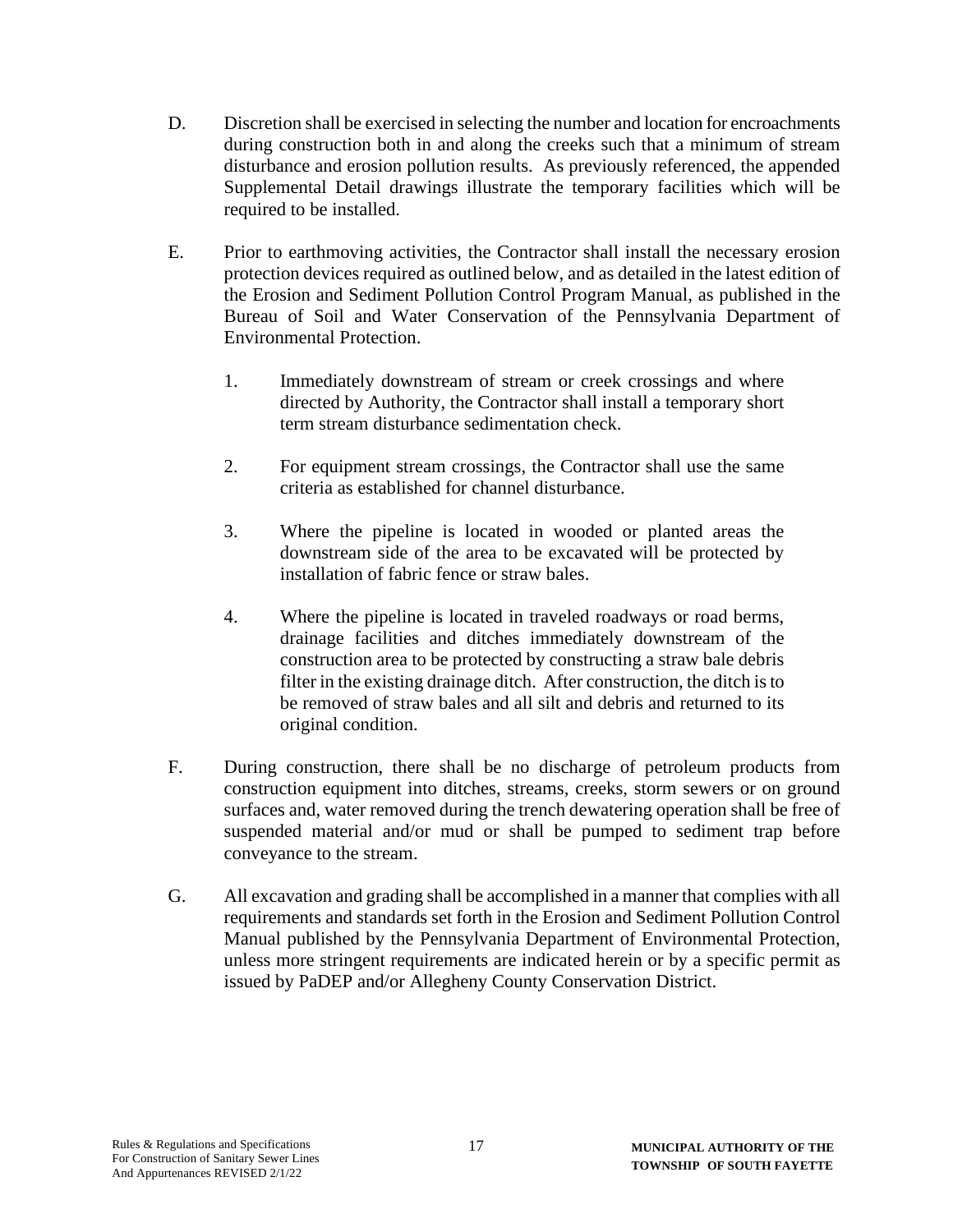### **9. Dust and Mud Control on Streets and Other Traveled Ways**

A. Dust control palliatives shall be utilized where and when necessary and as directed by the Authority to satisfactorily maintain roads, streets, berms and other traveled ways for vehicular traffic. In addition, the accumulation of mud and/or dirt from the excavation, backfill and trenching operations shall be cleaned off the surfaces to properly maintain the roadway in a condition satisfactory to the Authority and South Fayette Township.

## **10. Stream Crossing**

- A. Where sanitary sewer lines cross creeks or streams, such crossing shall be accomplished by using ductile iron pipe or PVC pipe encased in a minimum of 6" of concrete all around the pipe, and fittings conforming to the requirements of the appertaining sections of these specifications. In all cases involving stream crossings or encroachment, appropriate permits must first be obtained through PaDEP.
- B. The pipe shall be tied to 8" concrete blocks laid on the trench bottom and shall be encased in concrete all around the pipe. The concrete encasement shall be at least six (6) inches thick. The minimum depths of pipe; that is, the vertical distance between the lowest elevation of the stream along the pipe alignment and the top of the pipe, shall be one (1) foot in rock, and three (3) feet including concrete encasement in other material. Where rock is encountered within the trench bottom, bedding material (as also specified herein) shall be utilized.
- C. The concrete encasement of the pipe shall extend between the tops of the stream on creek banks, or where such banks are not evident, a minimum distance of 5 feet each side beyond the normal stream channel.
- D. Backfill around the stream crossing shall consist of the excavated material unless the same is deemed unsuitable by the Authority at the time of excavation.
- E. Disturbed bank areas shall be stabilized immediately upon completion of the crossing.
- F. As shown on the construction drawings, rip-rap shall be installed to prevent erosion of the slopes, stone shall be minimum weight of 155 lbs per cubic foot durable rock, as computed by multiplying the specific gravity (bulk saturated, surface dry basis, ASSHTO Test T 85) times 62.3 pounds per cubic foot. The rip-rap shall meet NSA requirements and shall be placed on a filter blanket meeting the requirements of the Department of Environmental Protection. Installation of rip-rap shall be per Pennsylvania Department of Environmental Protection requirements and regulations.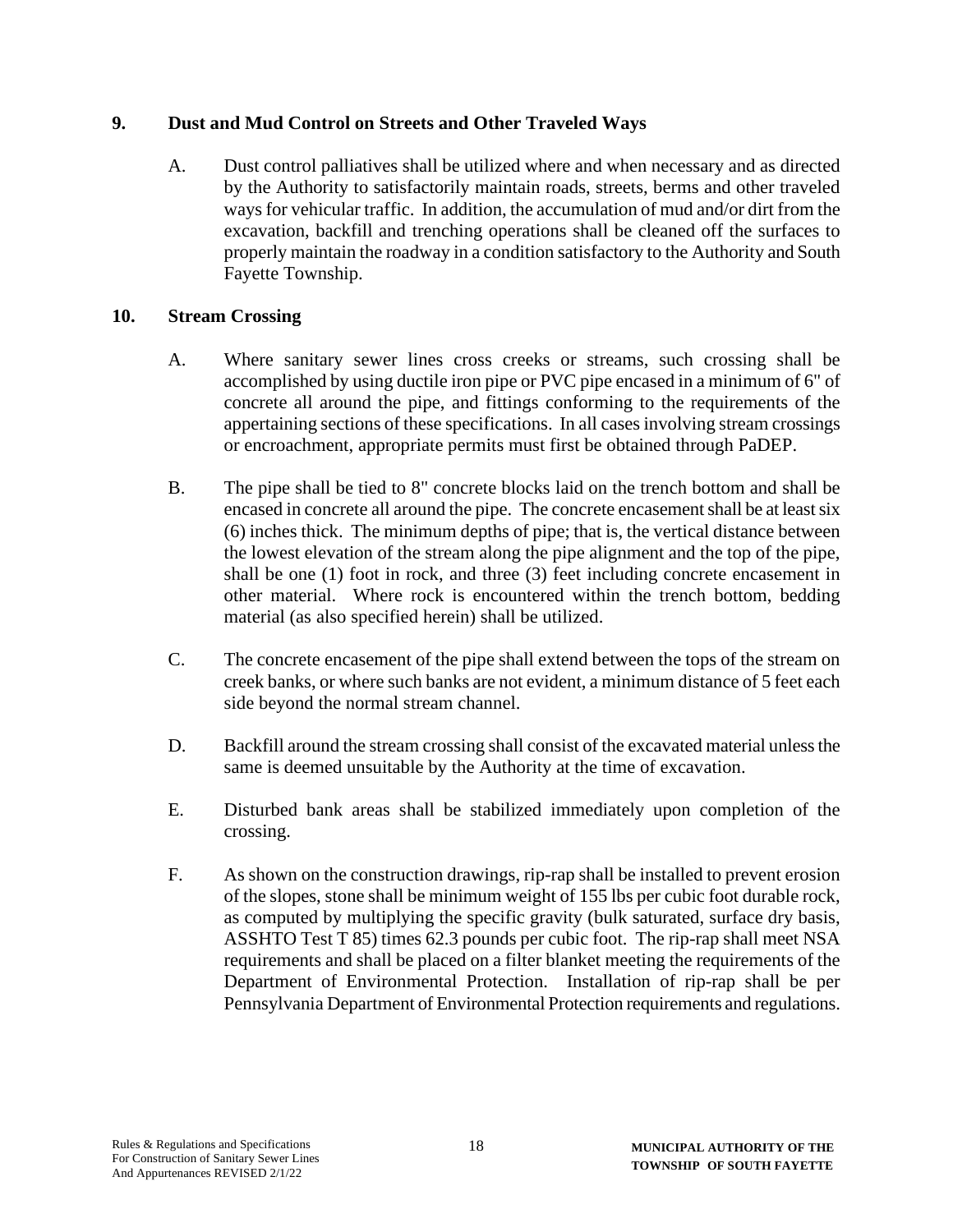#### **11. Tunneling, Jacking or Boring**

- A. At those locations indicated on the plans and/or profiles open cut excavation will not be permitted and, therefore, the Contractor shall tunnel, jack, or bore the casing pipes and/or sewers, or force mains.
- B. After installation of casing pipes or tunnel liners, the carrier pipe shall be threaded within. The method of placement shall be determined by the Contractor, however, care shall be exercised to not displace or disturb the interior pipe. The Contractor shall submit to the Authority for approval his method of placement.
- C. Where tunneling is employed, the tunnel liner plate shall be designed by the Contractor for the particular diameter or shape which he elects to use. The plate shall be designed and assembled in accordance with the manufacturer's published recommendations for the material encountered in the tunnel excavation.
- D. Tunnels shall be carefully excavated by experienced tunnel workers and shall be trimmed to such a size and shape as to allow the proper placing of the sanitary sewers and force main to the lines and grades shown on the plans after the liner is in place. Care shall be exercised in excavating tunnels so that voids outside the casing and disturbance of the surrounding material are kept to a minimum. Large voids are to be filled immediately with grout. The space between the tunnel bore and the casing shall be completely filled with an approved sand-cement mortar.
- E. All sheeting, shoring, bracing, lining, etc., required for the construction of tunnels, shafts, portals, etc. shall be furnished and installed by the Contractor. All work relative to the installation of liners and carrier pipes by means of jacking, boring, or tunneling shall be performed in accordance with regulations set forth under Subpart S, "Tunnels and Shafts, Caissons, Cofferdams and Compressed Air" published as a part of the Safety and Health Regulations for Construction by the U. S. Department of Labor.
- F. The Contractor shall make all arrangements necessary for the location, construction, and operation of any intermediate shafts and/or drifts he may require.
- G. The Contractorshall excavate the tunnel and support the surrounding earth so that no movement of the earth over or adjacent to the work shall occur at any time. In case, due to unforeseen conditions or otherwise, any such movement does occur, the Authority may order the Contractor to stop any and all work except that which assists in making the tunnel secure and in preventing further movement of the ground over or adjacent to the work.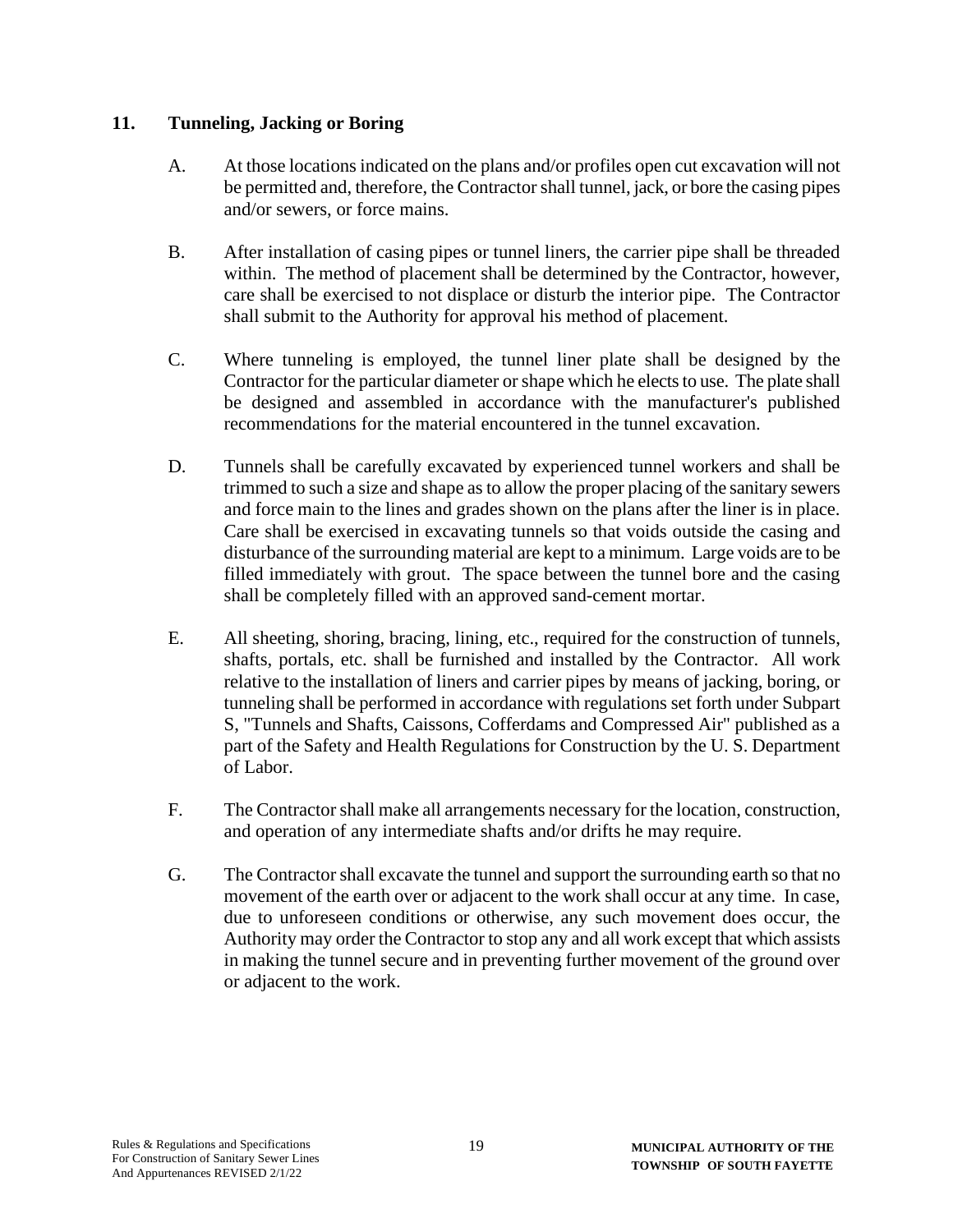- H. The Contractor shall resume tunneling at the place at which such movement occurred only when, in the opinion of the Authority, he has taken all necessary precautions to prevent movement.
- I. Where boring and jacking is employed, a minimum 1/2" thick steel shield at least 24" long shall be required to extend beyond the forward end of the casing pipe, liner or plate, or conduit being jacked. The outside radius of the shield shall not exceed the outside diameter of the pipe by more than 1". Excavation ahead of the casing, liner plate, or conduit shall not progress beyond the end of the shield being used.
- J. The casing pipe shall at all times follow immediately behind the boring auger at a distance no greater than 2 feet. The method of auguring the entire hole and then pushing the pipe through will not be permitted.
- K. The ends of the casing pipe shall be sealed using either neoprene boot seals with stainless steel clamps, concrete, or pipe grout.
- L. It is the intent of these specifications to permit the Contractor to select either of the three above-mentioned methods of installing pipe lines where open cut is not permitted, provided construction details and methods employed comply with the requirements of the authorities having jurisdiction, in addition to the requirements of these specifications.
- M. Regardless of whether tunneling, jacking or boring is employed, the Contractor shall be responsible for construction of the various pipe lines true to line and grade and shall be held fully responsible for protection against surface subsidence, damages or disturbances to the satisfaction of the Authority.
- N. The Contractor shall be responsible for reimbursing all agencies owning property where boring, jacking or tunneling is required for any inspection and/or flagmen costs incurred and deemed necessary by those agencies at any and all locations where work under this contract is performed, to ensure safe traffic conditions and safe conduct of the work. Submission of the previously described details, subsequent approvals, and responsibility for inspection costs for either parallel or longitudinal occupancies shall be required and shall also be provided.
- O. Failure to comply with any of the foregoing, as well as all damages to facilities and highway traffic interference or impedance, shall be the responsibility of this Contractor and he shall be required to rectify all such conditions to the satisfaction of the Authority.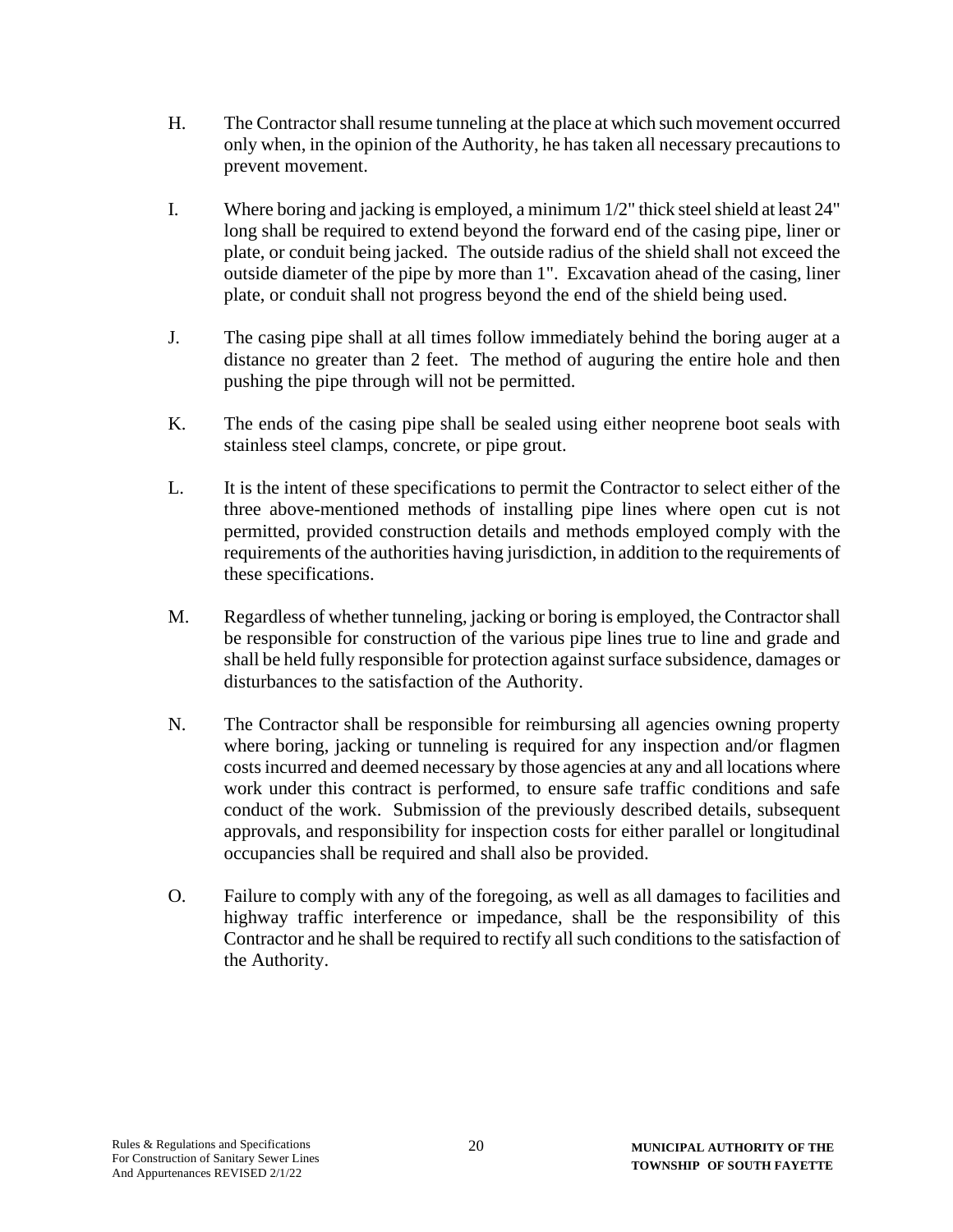#### **12. Cast-in-Place Concrete for Structures, Bedding, Paving, Thrust Restraints, Trench Caps in Roadways, Encasements, Underpinning, Etc.**

- A. Construction of all concrete work shall be in accordance with the applicable portions of "Specifications for Structural Concrete for Buildings" ACI 301 of the latest revision, except as modified hereinafter. Concrete shall be ready-mixed and shall be batched, mixed, and transported with sufficient facilities to deliver the concrete at the rate required and in accordance with the standards set forth in ASTM Specification C-94.
- B. Mixing and flushing water in transmit mixtures shall be equipped with a calibrated glass gage. The ready-mix concrete supplier shall furnish the Authority a certified statement that the concrete furnished to the job conforms to the provisions of these specifications.
- C. All concrete shall be dense and workable and shall be placed utilizing pneumatic vibrators.
- D. Concrete shall be required to develop a comprehensive strength of 3500 psi in 28 days.
- E. Reinforcing steel shall conform to the requirements of ASTM A-615, Grade 60; mesh reinforcement shall conform to ASTM A-185 requirements.

#### **13. Underground Detectable Marking Tape**

- A. Standard marking tape shall be installed at a depth of two (2) feet above the pipe along the alignment of all sewer lines, including sewer services. It shall be vividly colored and marked "Gravity Sewer Line" at Gravity Sewers or marked "Intermittent Pressure Sewer" at Force Main Sewers. The marking tape for sewer lines shall be green with a foil back.
- B. The tape shall be magnetically detectable with conventional location equipment and therefore shall be encased aluminum foil or other similar materials.

#### **14. Pavement Removal and Restoration**

A. The Contractor shall at all times exercise care not to excavate beyond the temporary construction lines shown on the Drawings and/or as specified herein, unless otherwise authorized by the Engineer.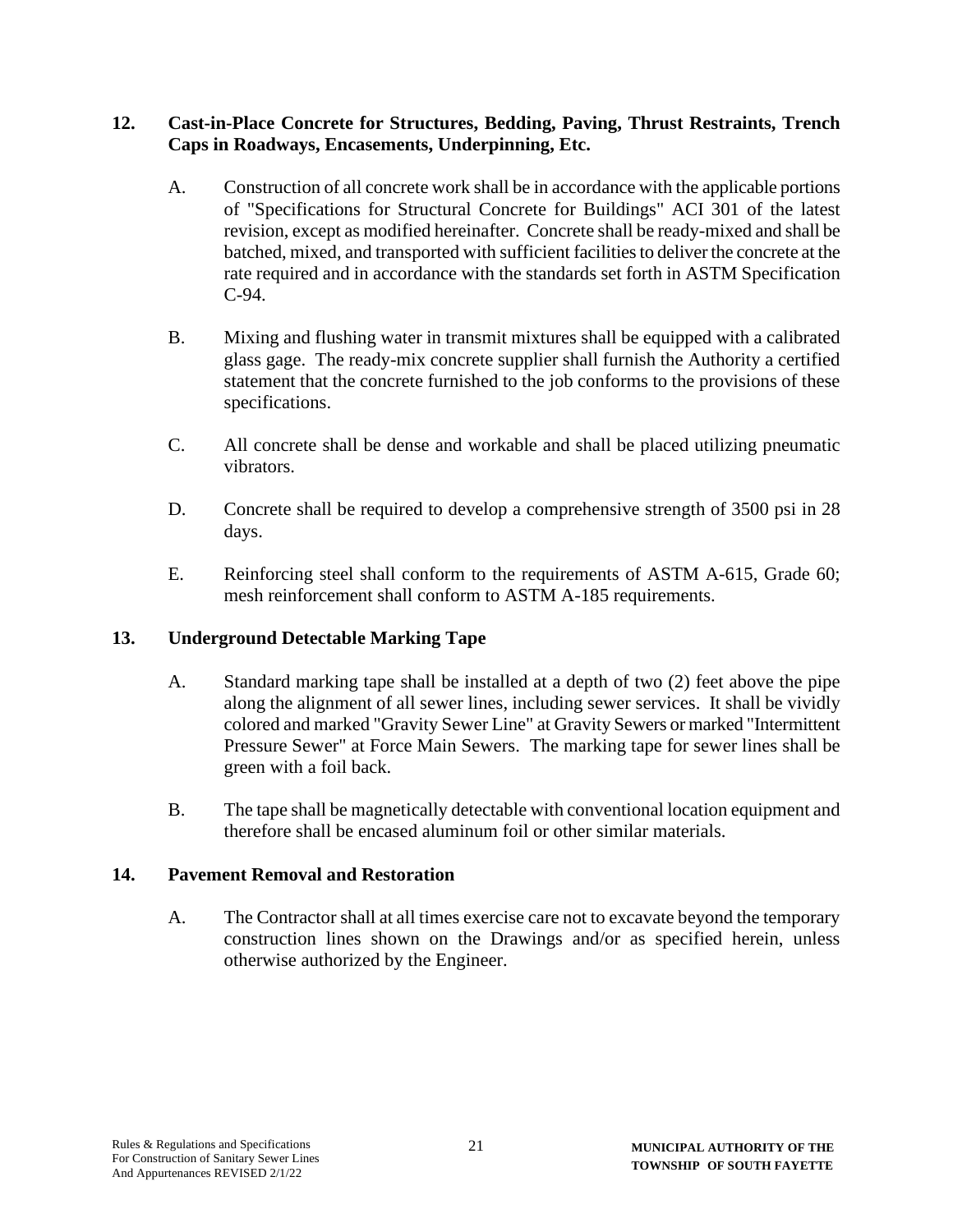- B. When it is necessary when trenching for pipe laying to cut and remove paving, the removal shall be done by or under the direction of the Contractor responsible for replacing the paving.
- C. The pavement to be removed shall be saw cut through the wearing and base course if bituminous, and through the concrete course if concrete. The removal of pavement and disposal of spoil shall be accomplished before and not coincidentally with the excavation work.
- D. All roads, driveways, streets, traveled ways, berms, sidewalks, etc. disturbed during construction shall be reconstructed by the Contractor to their original condition, unless noted otherwise.
- E. At all locations where trenching, excavation, and/or other construction activities destroy or damage pavement surfaces of Township roads and streets, the base course replacement shall be 6 inch thick 25 MM Superpave. The wearing course shall be 1- 1/2 inch compacted depth 9.5 MM Superpave. Construction shall be in accordance with the details in Appendix A-II.
- F. The pavement replacement shall conform to the existing type and depth of road binder and wearing courses. An additional one foot on each side of the trench must be cut prior to placing the bituminous base course as specified above in order to provide bearing support for the bituminous concrete. The wearing surface shall be saw cut on an angle as shown in Appendix II at a depth of 1-1/2" prior to placement of the 9.5 MM Superpave surface.
- G. Prior to the placing of any new bituminous material, all exposed vertical joints must be cleaned and primed with J1 or BM-1 material and sand.
- H. When all paving and compaction is completed, all joints shall be sealed using J1 or BM-1 material and sand. This application shall be a minimum of six inches in width.
- I. All bituminous material shall be installed and compacted by methods and with equipment approved by the Pennsylvania Department of Transportation.
- J. The CONTRACTOR shall protect newly paved areas keeping traffic off of the area until adequate curing and stability is attained and as directed by the ENGINEER.
- K. All painted traffic lines and markings destroyed during the construction of the project shall be replaced. All painted traffic lines and markings shall be installed according to the Commonwealth of Pennsylvania Department of Transportation Specifications, Section 962, and all other applicable sections.
- L. All roads under the jurisdiction of the Commonwealth of Pennsylvania shall be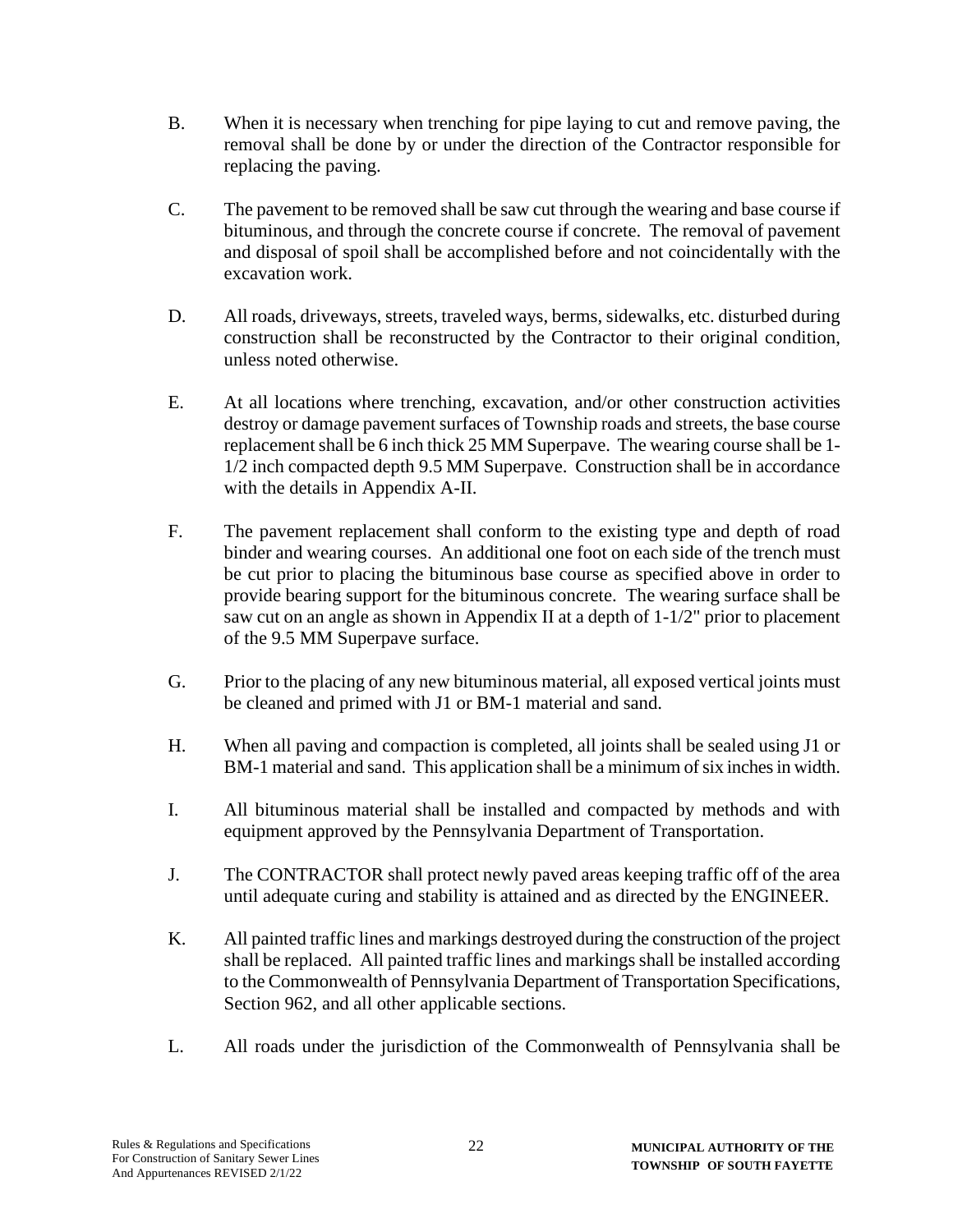restored in accordance with the requirements of the Pennsylvania Department of Transportation.

# **15. Topsoil in Cultivated Areas**

- A. In lawns and gardens, and in other improved areas (except for streets, roadways, and traveled ways), the top of the backfill material shall be placed to an elevation approximately 6" below the finished ground surface.
- B. Commercial topsoil shall be placed and lightly rolled in the top 6" of all excavated areas and other places where construction equipment and activities impose damage to ground surfaces.
- C. Commercial topsoil shall be obtained by the CONTRACTOR from a local garden supplier or nurseryman for areas where topsoil is not of adequate quantity.

## **16. Restoration of Lawns and Other Improved or Cultivated Areas**

- A. After the topsoil has been spread, all lawns shall be restored by properly rolling, tilling and hand raking the area disturbed during construction and an application of an approved fertilizer at a rate of 50 lbs. per 1,000 square feet shall be made. Said area then shall be completed with peat moss, mushroom manure, or other approved mulch material after which an approved grass seed shall be sown. The Contractor shall be responsible for restoration of all settlements and for properly preparing the topsoil, applying fertilizer and mulch, and planting the seed, but will not be required to water those restored areas.
- B. Grass seed shall match that planted or shall be of same type that already exists. The Authority shall retain the right to select the seed. Seeding and mulching of disturbed areas shall be accomplished by the end of each week.
- C. Where the pipeline is located within road rights-of-way, or where indicated on the Construction Drawings, the Contractor shall place jut mats for erosion control where directed by the Authority.
- D. All shrubbery which is removed temporarily to accommodate construction of pipe lines shall be promptly replaced after backfilling is completed and shall be fertilized and otherwise treated to ensure restoration to a condition existing prior to the installation of the sewer. Shrubbery which is not successfully removed and replaced, and hence, does not survive, shall be subsequently replaced, or otherwise made good by the Contractor for the period of the 18-month Maintenance Bond.
- E. Where the proposed sewer crosses existing asphalt driveways, all bituminous paving shall be restored by neatly and uniformly cutting the edges and placing a binder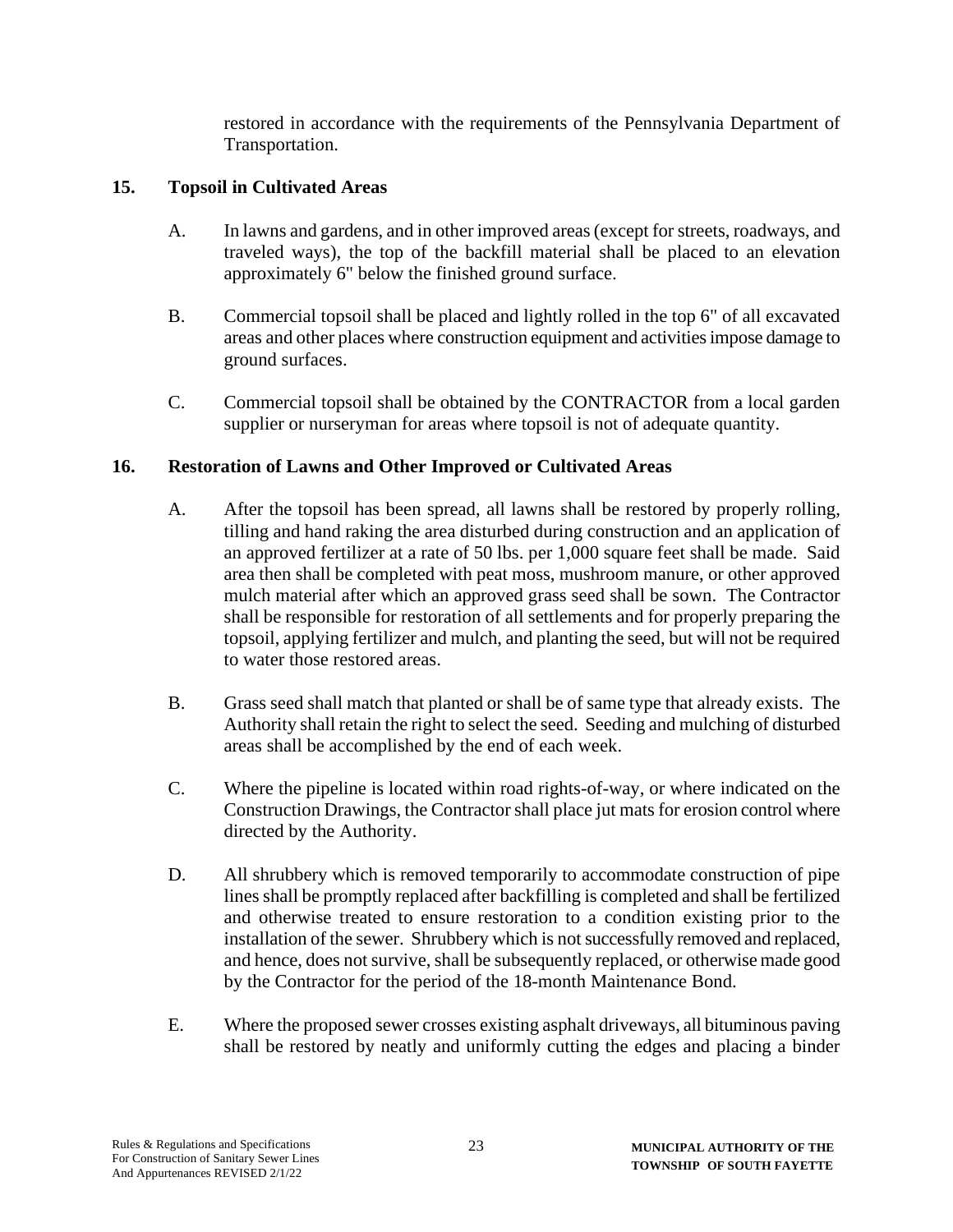course and surface course over the trench fill in accordance with requirements contained herein. The binder course shall be 19 MM Superpave place at a depth of 3 inches compaction. The surface course shall be 9.5 MM Superpave installed in one wearing course totaling one inch after compaction. Seal edges with hot bituminous liquid.

- F. Where the proposed sewer crosses existing concrete driveways, all concrete paving shall be restored by neatly and uniformly cutting the edges and placing a 6" thick reinforced concrete slab. The concrete shall be reinforced with 6x6x10 gauge wire mesh. If the proposed paving limit (trench width plus 12 inches each side) is within 3 feet of an existing joint in the concrete driveway the existing pavement shall be saw cut at the joint and replaced to the existing joint. If the proposed paving limit is not within 3 feet of an existing joint in the concrete driveway the CONTRACTOR shall saw cut to the width as described herein and replace the concrete as described above placing a new joint on one side of the new concrete paving where it matches the existing concrete.
- G. Where the proposed sewer crosses existing stone, slag, or gravel driveways the driveway shall be restored by placing a 4" thick lift of crushed limestone for the full width of the disturbed area. The limestone shall consist of hard, though, durable stone free from slaty texture or cleavage planes. The limestone shall be secured from a Pennsylvania Department of Transportation approved supplier. Sandstone, shale, slag, etc., will not be an acceptable substitute.
- H. All properties damaged due to construction operations and restored in accordance with the foregoing, shall be inspected by the Contractor and the respective property owner, and when determined satisfactory by that Owner, the Contractor shall obtain a signed release by such Owner and file copy of same with the Authority. Contracts will not be considered final until all such releases have been obtained.

# **END OF PART II**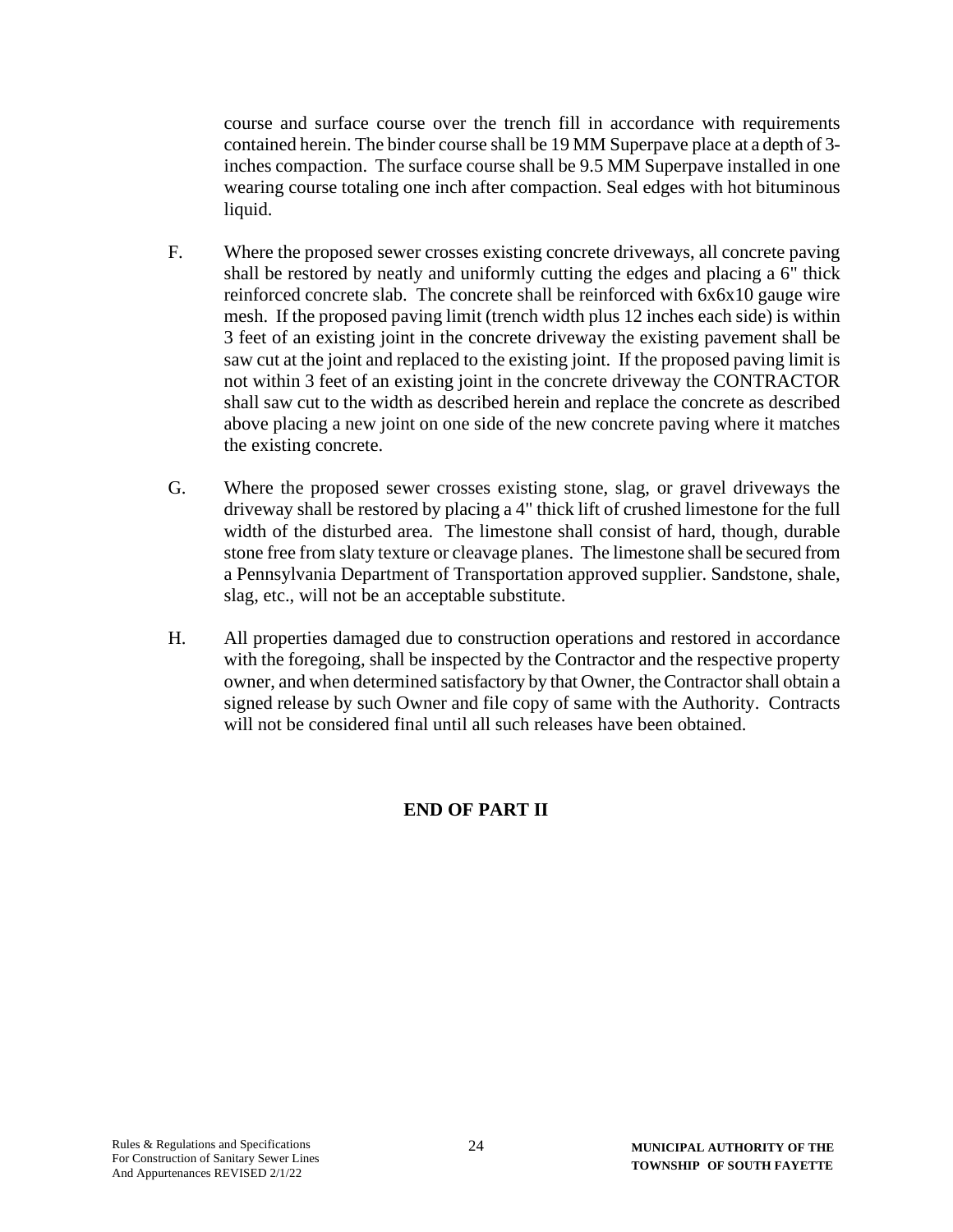# **PART III - MATERIALS AND INSTALLATION**

# **1. Gravity Sewer Pipe**

- A. Service sewers shall be installed as indicated on the applicable supplemental detail drawings and shall be a minimum of 6" in diameter for commercial properties and a minimum 4" in diameter for residences. All service sewer pipe and fittings and all collector or interceptor sewer pipe fittings 27" diameter and smaller, unless otherwise indicated on the plans and profiles shall be extruded polyvinyl chloride conforming to ASTM D3034, SDR-35 for 4" through 15" pipe sizes, and ASTM F679 for 18" through 27" pipe sizes. Flexible elastomeric seals shall be provided conforming to ASTM D3212 and ASTM F477.
- B. All gravity sewer pipe larger than 27" in diameter shall be large diameter polyvinyl chloride (PVC) sewer pipe or shall be reinforced concrete pipe (RCP) provided with steel end ring joints and o-ring gaskets. The PVC pipe shall conform to ASTM F 794. The RC pipe shall conform with the structural strength requirements set forth in the ASTM C76 specifications - Class III -unless otherwise stipulated on the plans and profiles. The jointing arrangements shall include steel end rings welded to the pipe wall reinforcement and o-ring gaskets, both of which shall conform to the appertaining provision of the AWWA C302 standards. The outside annular ring of the joint shall be completed, after installation of the pipe, by filling with a mortar mix specified hereinafter.
- C. Where service laterals are to be connected to an existing sewer, they shall consist of a wye and repair sleeve conforming to these specifications.
- D. Where determined by the Authority that a hazard would be created, sewer pipe shall not be removed from shipping pallets until ready for installation.

#### **2. Assembly of PVC Sewer Pipe**

- A. Pipe joints shall be carefully lowered into the excavated trenches to avoid damage to the pipe barrel and the bell and spigot pipe ends. All rubber gaskets shall be examined to assure there is no apparent damage during handling and shipment.
- B. Both the bell and spigot ends shall be wiped clean with a reasonably dry cloth. The spigot end of the pipe shall then be lubricated by application of a suitable grease-like product which will not adversely affect either the gasket or pipe wall. The entire circumference of the spigot shall be coated, and the lubricated spigot shall be inserted into the bell.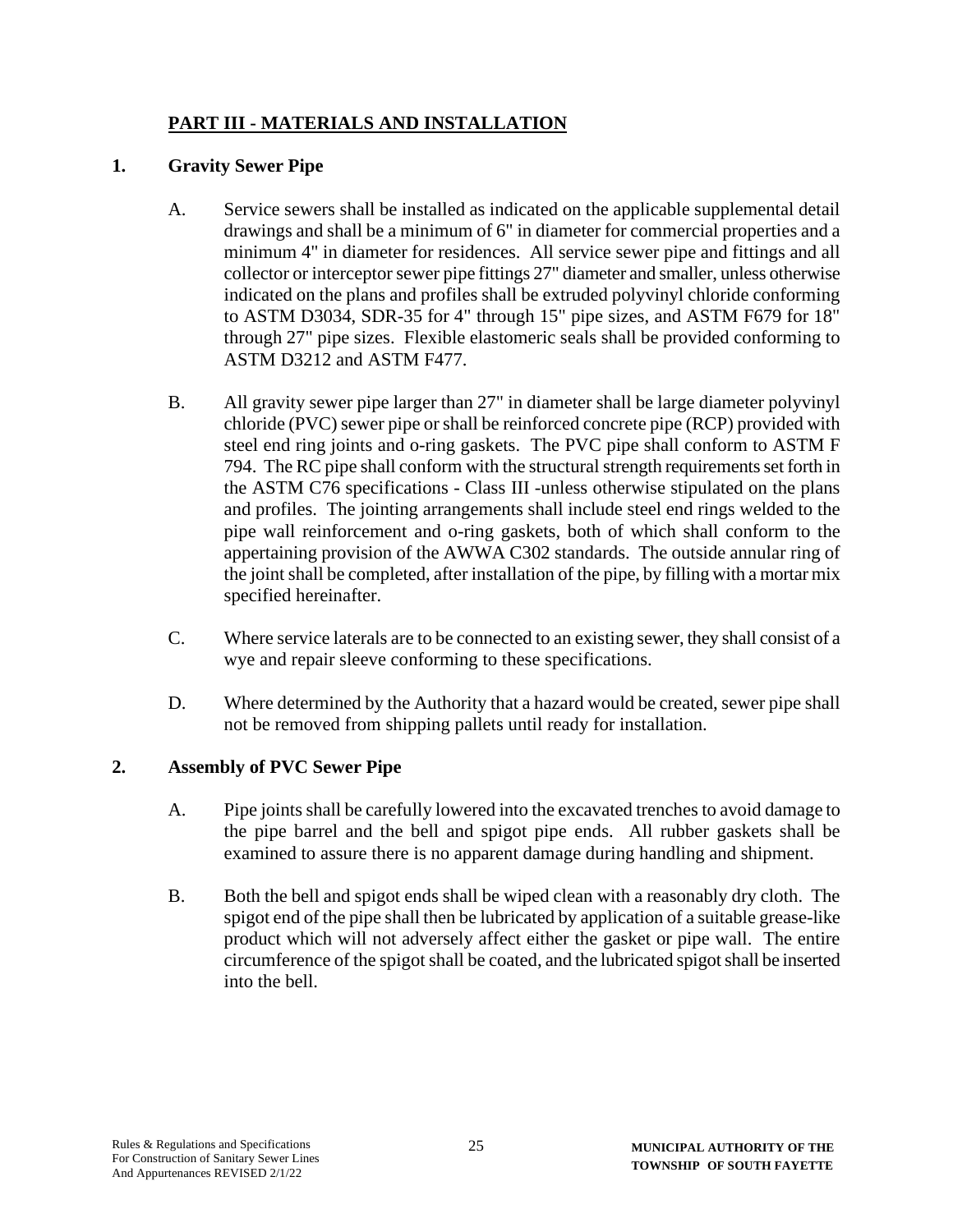C. The pipe shall be shoved home by hand or by use of a bar and block. A representative of the pipe manufacturer shall, when the Authority so directs, spend a reasonable amount of time on the job site (at the beginning of the work) demonstrating pipe laying techniques and instructing the Contractor's personnel on proper construction methods.

## **3. Assembly of Reinforced Concrete Pipe Joints**

- A. Pipe joints shall be carefully lowered into the excavated trenches to avoid damage to the pipe barrel and the tongue and groove end. The steel end rings shall be wiped clean, and the gaskets shall be lubricated as recommended by the pipe manufacturer, after which the pipe shall be shoved home.
- B. The joint shall then be completed by the use of a cloth diaper which shall be securely wound around the outside lower three-fourths of the joint, which shall be poured full of a thin mortar mix consisting of one part cement to two parts sand in water. A stiffer mortar mix shall be traveled over the upper one-fourth of the pipe joint.

# **4. Manholes**

- A. Manholes constructed on Authority pipelines shall be fabricated of precast concrete in accordance with the requirements of ASTM C478. The manhole structures may be furnished with prefabricated base sections or, the bases may be cast-in-place of reinforced concrete as shown on the appertaining Supplemental Detail drawings in Appendix A-II. Bases shall be "extended bottom" unless the Authority specifically approves the use of "mono-bottom" manhole base sections. All manhole slab tops, lids, and castings shall meet or exceed AASHTO H20 standard specification for unintended vehicular traffic, unless otherwise approved.
- B. Manhole barrel sections shall be sealed with bitumastic materials placed in the field, as manufactured by Concrete Sealants, Inc. Said material shall be installed at all manhole joints, riser joints, and at the manhole frame and cover. The exterior of the manholes shall be sealed with a bitumastic compound such as a foundation sealer or other material suitable for this application per the requirements of the PA DEP. All manhole joints, exclusive of the joint at the manhole frame, shall be wrapped with an encapsulation systemin accordance with Standard Detail SD-010-A.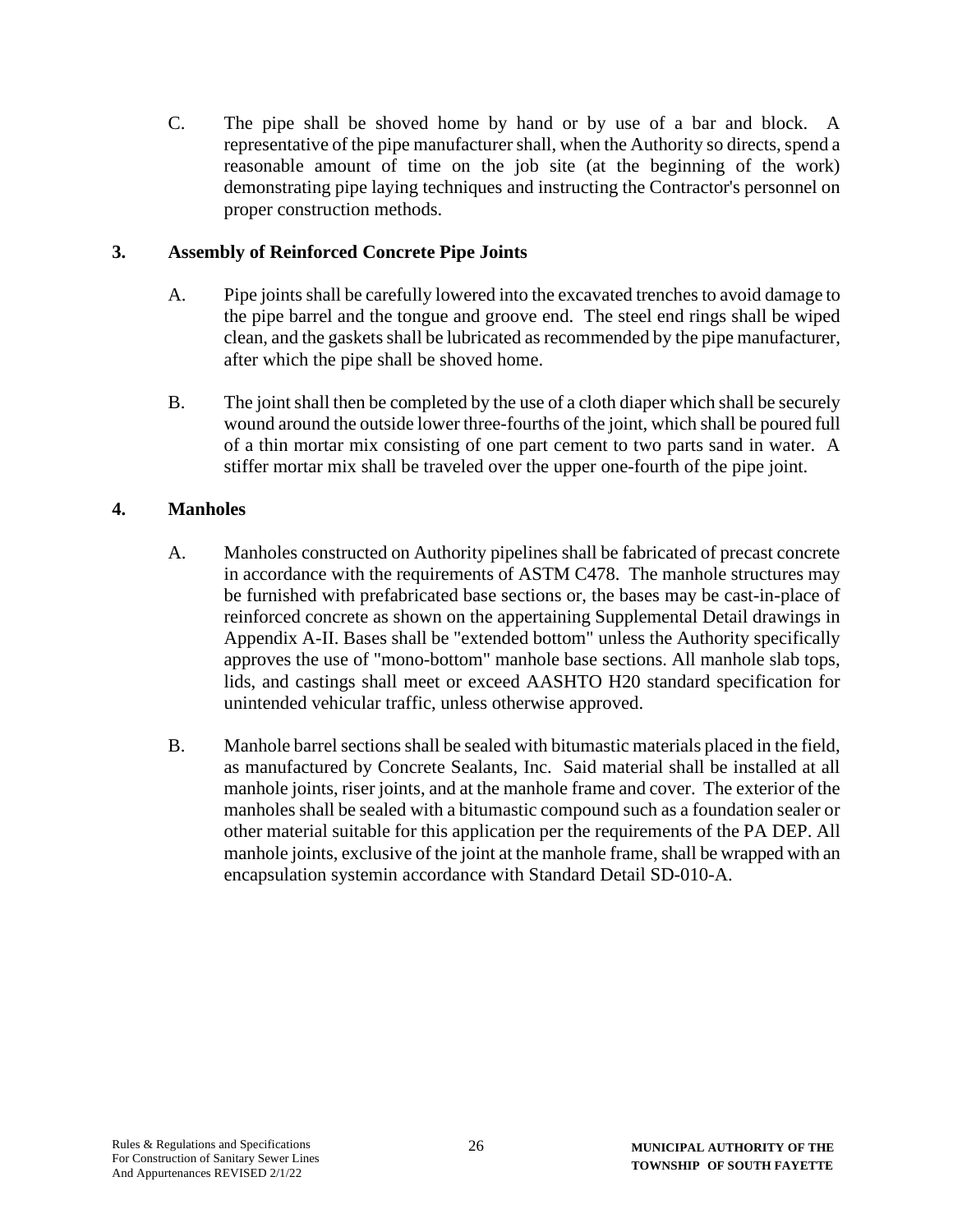- C. Manholes furnished with prefabricated base sections shall be installed on 6" minimum thickness 2B crushed stone conforming to the requirements of "Bedding and Specially Graded Backfill Material" as specified elsewhere herein. Said material shall also be placed in the bottom of the manhole excavation between the limits of the influent and effluent pipe trenches to an elevation one foot above the top of the connecting pipes. In other words, all sewer pipe connections to manholes shall be completely supported (to the bottom of the excavation) on bedding and, shall be enveloped in the same material to an elevation located one foot above the top of the pipe.
- D. Manholes where the largest connecting sewer is 18" diameter or less shall have a 4 feet diameter barrel section; where any connecting sewer exceeds 18" diameter, manhole barrel sections shall be 5 feet diameter.
- E. All manholes shall be provided with steps located 16" on center, which shall conform, in general, to the configuration shown in Appendix A-II; the steps shall be ASTM A 615, Grade 60 deformed steel encapsulated with injection molded Copolymer Polypropylene.
- F. Frames and covers conforming to Appendix A-II shall be fabricated of ASTM A48 cast iron, shall be free of bubbles and other sand or air imperfections, and shall meet AASHTO H20 standard specifications for unintended vehicular traffic, unless otherwise approved. Contact surfaces shall be machined, and hatches and covers shall be inscribed with "MATSF Sewer". Frames and covers will be subject to the approval of the Authority. Where manholes are installed in impervious areas, manhole covers shall be machined to accommodate manhole inflow protectors.
- G. Grade adjustments shall be accomplished with maximum one foot high rubber or precast concrete rings as shown in Appendix A-II. Brick and cast-in-place concrete shall not be used.
- H. Invert channels shall be smooth and accurately shaped to a semi-circular bottom conforming to the inside of the adjacent sewer section. Inverts may be formed directly in the concrete of the structure base, or where reinforced concrete culvert pipe is used, may be built up of mortar or may be constructed by laying full section of sewer pipe straight through the structure and breaking out the top half after the base is constructed. Where necessary, invert channels in manhole bottoms shall be shaped and smoothed with Parson's Parsonpoxy or approved equivalent.
- I. The size and depth of the inverts will vary to suit the size of the pipe used and shall have a height of at least 6 inches higher than the springline or to the top of the inlet pipe, whichever is higher.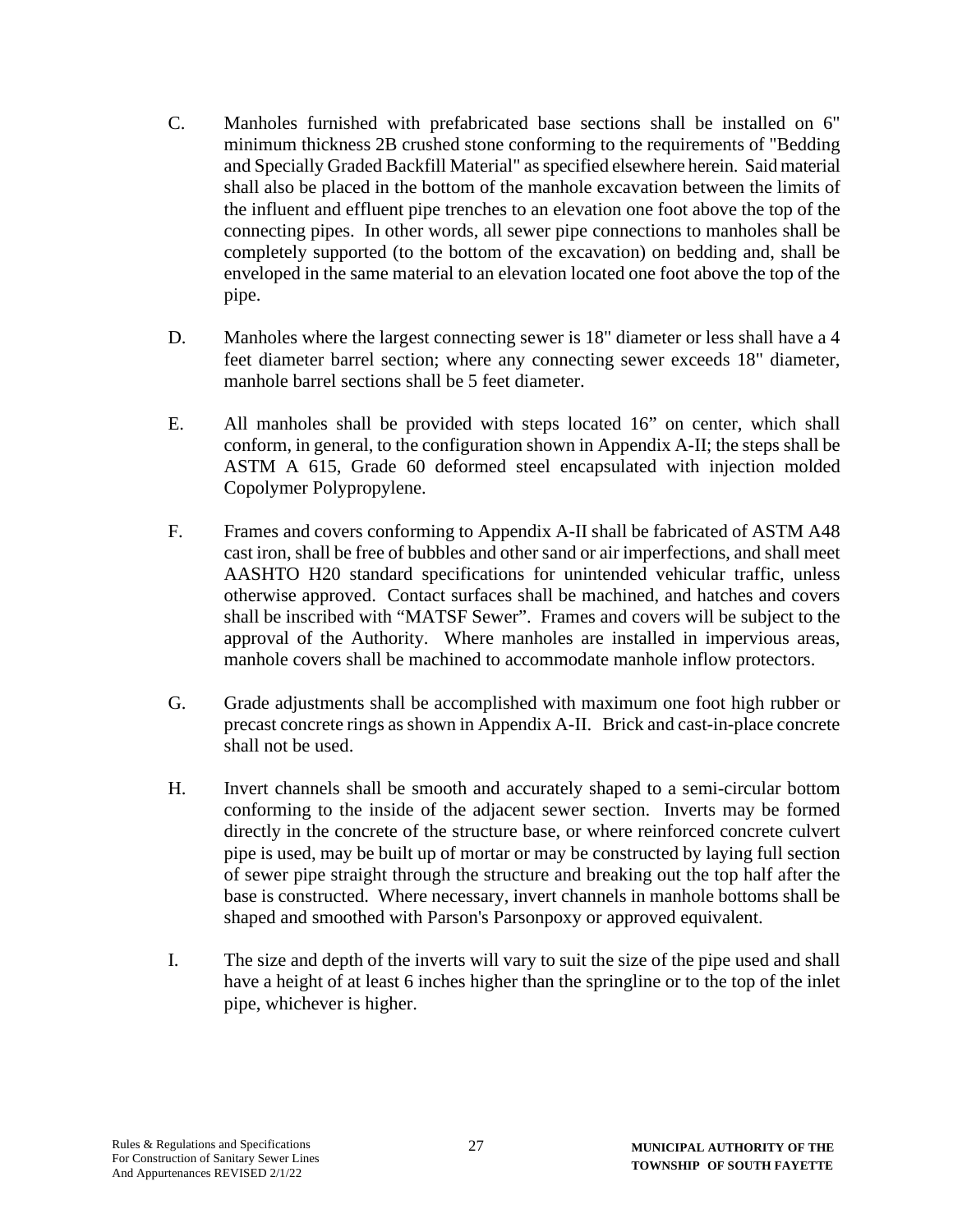- J. Changes in grade shall be made gradually and evenly. Changes in the direction of the sewer and entering branch or branches shall have a true curve of as large a radius as the size of the structure will permit. Changes in the pipe size shall be made gradually and evenly by dropping the invert in the manhole a distance equal to the difference in diameter of the pipe entering and leaving the manhole.
- K. Elevations shown on the plans indicate invert elevations of the center of manhole unless indicated otherwise. No manhole bottoms which result in collection of solids or in pooling of wastewater will be accepted. Gradients in manholes which accommodate smooth gravity flows must be provided.
- L. All prefabricated manhole bases/barrels shall, where pipes connect, be furnished with resilient and/or flexible connectors to accommodate the respective pipe diameters per Appendix A-II.
- M. All manholes located in impervious areas such as Road Paving and/or Road Berms shall have Polypropylene Plastic Inflow Protectors or an approved equivalent. Polypropylene Plastic Manhole inserts shall be 28-1/2" in diameter with a minimum lip size of 1". The inserts shall not be more than 6" deep and shall be fabricated of a material which will not corrode or otherwise be adversely affected by the sewerage atmosphere. They shall be similar to the sewer guard model manufactured by "ManPan", or approved equivalent per Standard Detail SD-020, and all inserts shall be installed per the manufacturer's recommendation. For manholes in which an inflow protector is installed, manhole covers shall be machined to accommodate manhole inflow protectors.
- N. The exterior surfaces of all precast concrete manhole barrel sections shall be waterproofed. Waterproof coating shall be two coats bitomastic material or Coal Tar Solution. Each shall have a minimum dry film thickness of eight mils.
- O. Connection of new sewers to existing or new manholes where a cast in place boot has not been provided, shall be core drilled. The opening shall be provided with a rubber water stop and shall be sealed with concrete on both the inside and the outside of the manhole.
- P. At locations where new manholes are constructed over existing clay pipe sewers, the clay pipe shall be removed for one equivalent length of PVC Pipe (thirteen feet). The new manhole shall be set with one full length of PVC Pipe placed through the manhole pipe openings. Pipe connections shall be made utilizing dresser couplings. The manhole invert shall be formed around the PVC pipe and upon satisfactory vacuum testing of the manhole the crown of the PVC pipe shall be cut and removed.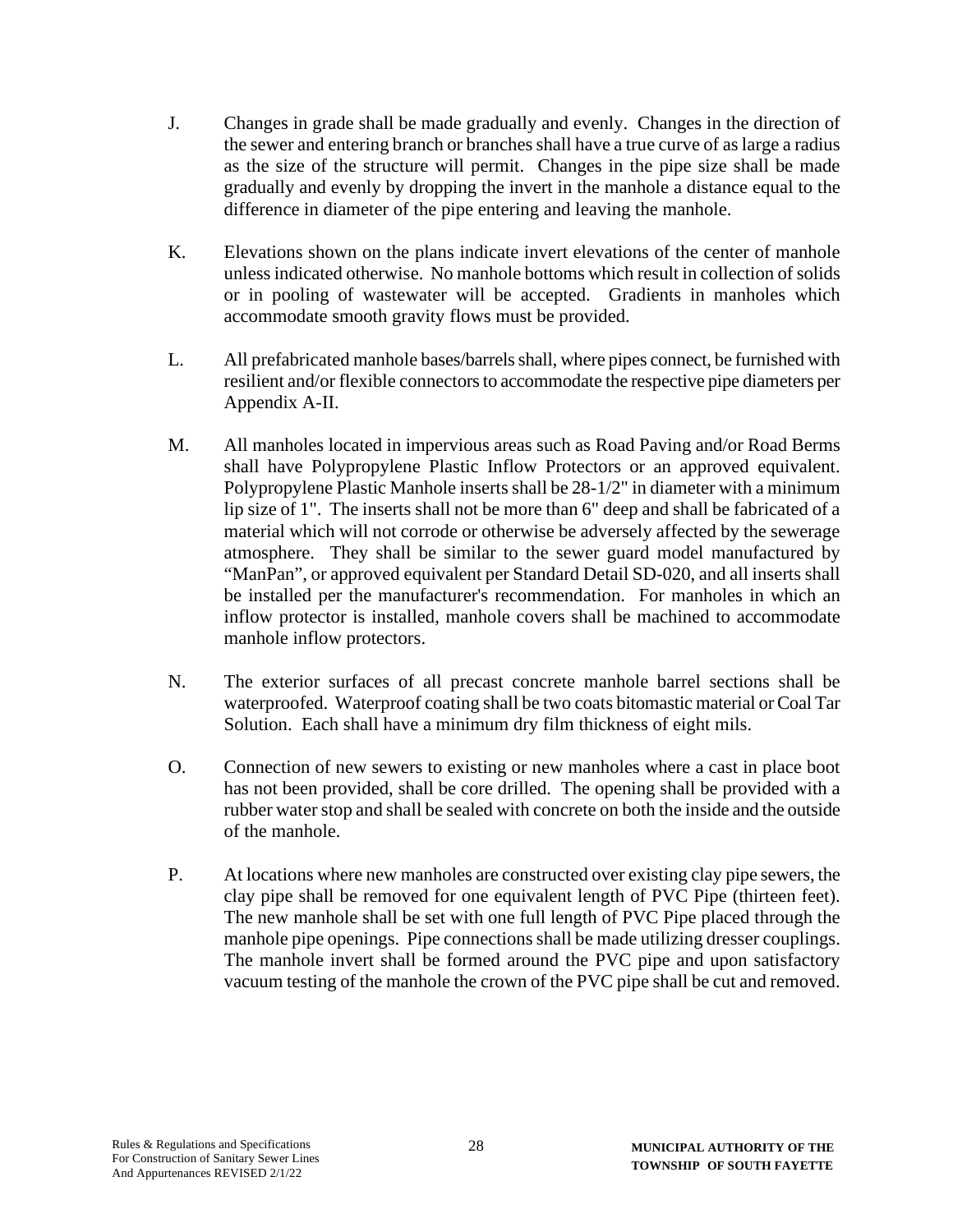Q. Any developer, public agency, or individual adjusting topographic grades, whether through road paving or site development, shall provide two (2) weeks notice to the Authority to allow for manhole grades to be adjusted. All costs to adjust manhole grades will be charged to the developer or public agency.

# **5. Sewer Drop Connections**

- A. Where drop connections are indicated on the plans and profiles, they shall be installed in accordance with the details shown in Appendix A-II. In general, drop connections should be avoided except for extreme changes in elevations and in any event, will not be permitted for application on sewer pipes greater than 15" diameter.
- B. Typically, only one (1) interior drop connection per manhole shall be permitted. If more than one (1) interior drop is proposed, a 60" diameter shall be used.
- C. The type of drop connection used shall be as shown on the construction drawings. The drop pipe shall be secured with stainless steel straps. Typical drop connections shall be of the inside drop type. Any proposed outside drop connection must be specifically approved by the Authority Engineer.
- D. All inside drop connections must be equipped with a Reliner/Duran, Inc. drop bowl, or approved equal, installed per the manufacturer's specifications.

## **6. Force Main**

- A. All wastewater force mains shall be fabricated of ductile iron pipe conforming with the ANSI A21.50 and A21.51 specifications, Thickness Class 52, or Polyvinyl Chloride (PVC) Pressure Pipe meeting the requirements of AWWA C900. PVC Pipe shall be class 200 Pipe meeting the requirements of DR14.
- B. All PVC pipe suitable for use as pressure conduit shall be standard laying lengths 20 feet (plus or minus 1") for all sizes. At least 85% of the total footage of pipe of any class and size shall be furnished in standard lengths. The remaining 15% can be furnished in random lengths. Random lengths shall not be less than 10 feet long. Each standard and random length of pipe shall be tested to four times the class pressure of the pipe for a minimum of 5 seconds. The integral bell shall be tested with the pipe. The bell shall consist of an integral wall section with a locked in solid cross section elastomeric ring which meets the requirement of ASTM F-477. The bell section shall be designed to be at least as hydrostatically strong as the pipe wall and meet the requirements of AWWA C900.
- C. The ductile iron pipe shall be furnished with a double cement mortar lining coated per ANSI A21.4, and shall be coated with a standard bituminous coating.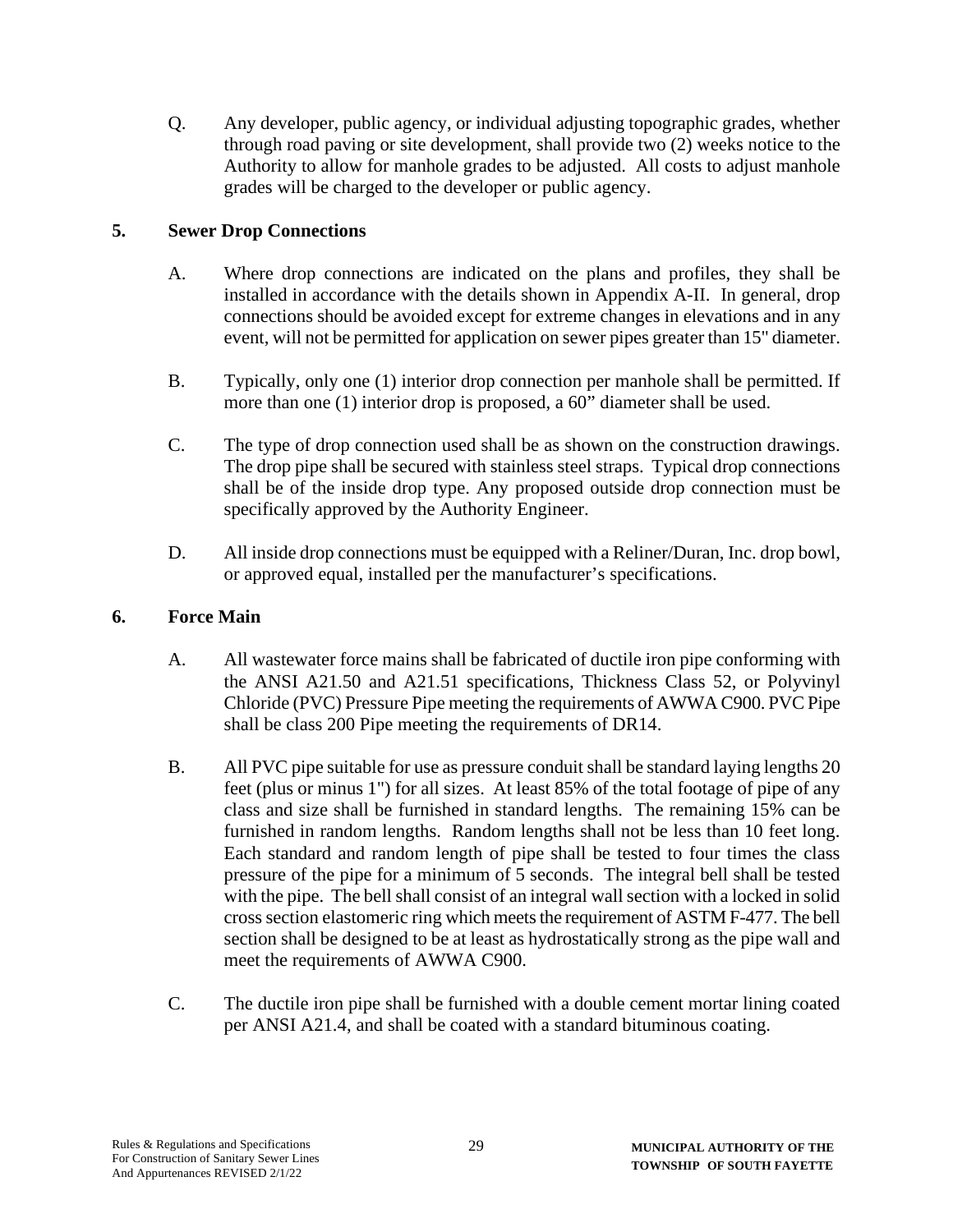- D. Fittings shall also be fabricated of ductile iron conforming to ANSI A21.10 or A21.53 (short body) (gray iron fittings are not acceptable). All pipe fittings shall be furnished with a double cement mortar lining per ANSI A21.4. Fittings shall be rated for at least 350 pounds per square inch (psi) service.
- E. Unless otherwise approved by the Authority, all Force Mains shall be installed at a depth of 4 to 4.5 feet cover over the top of the pipe.
- F. Where determined by the Authority that a hazard would be created, pipe shall not be removed from shipping pallets until ready for installation.

## **7. Assembly of Ductile Iron Pipe**

- A. Pipe joints shall be carefully lowered into the excavated trenches to avoid damage to the pipe barrel and the bell and spigot ends.
- B. After the bell hole has been prepared and the joint is ready for assembly and where push-together joints are specified, the bell and spigot shall be wiped clean, and a nontoxic lubricant shall be applied.
- C. The pipe may be shoved home by use of a bar and block or some other suitable tools.
- D. Gaskets shall be furnished and handled as recommended by the pipe manufacturer.
- E. When mechanical joints are specified, thorough cleaning of the surface to be mated shall be done after which the gland and the gasket shall be slipped over the plain end. The gasket shall then be inserted into the socket and the gasket shall be evenly seated. The gland shall then be inserted, and the bolts and nuts drawn finger-tight. The joint shall then be completed by uniformly tightening the bolts in such a manner that the distance between the gland and the face of the flange is maintained approximately uniform.
- F. In general, ductile iron pipe lines shall be installed in conformance with the standards set forth in AWWA C600.
- G. In areas where the pipes are installed in fill, or in tight locations where the installation of thrust blocking will not be practical, pipes will be secured with the use of Field-Loc Gaskets or EBAA Iron Mega-Lug Restraint Fittings at the discretion of the Authority.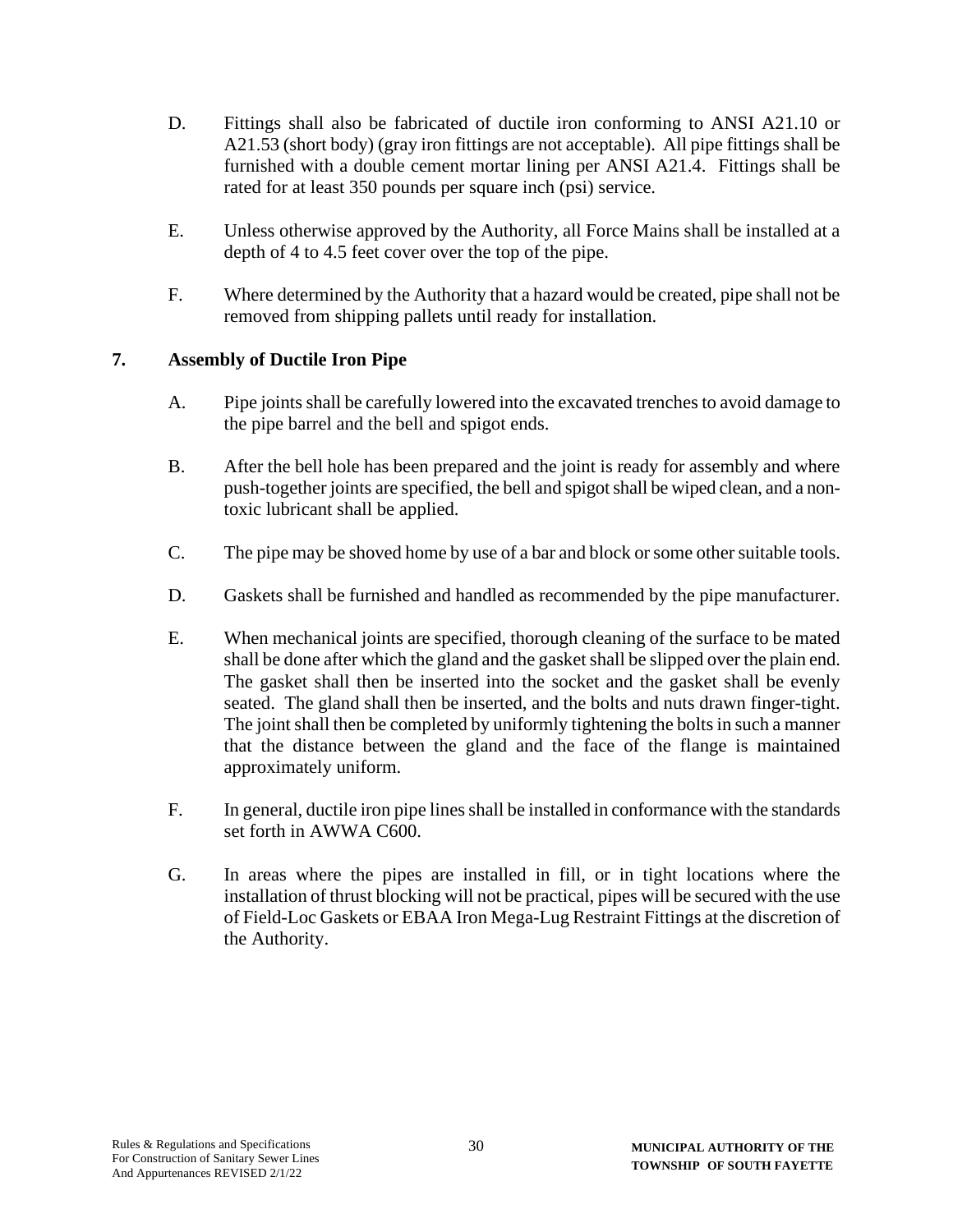## **8. Assembly of PVC Pressure Pipe**

- A. Pipe is to be inspected for defects and cleanliness. All foreign matter and dirt is to be removed from the pipe interior.
- B. Pipe section shall be carefully lowered into the prepared trench bed in such a manner as to prevent damage to the pipe. Pipe should never be dropped into the trench.
- C. Inspect bell end and wipe clean and insert rubber ring gasket.
- D. Clean pipe spigot end and lubricate as recommended by the manufacturer.
- E. Pipe may be shoved home by the use of a bar and block or other suitable tools.
- F. When connecting PVC pipe to ductile iron fittings use mechanical joint rubber ring with M.J. fittings. Do not use PVC rubber ring in a cast iron bell or fitting.

## **9. Thrust Restraints**

- A. Concrete blocks shall be cast in place in accordance with the configurations shown in Appendix A-II. Such blocks shall be required to be poured, after installation of the adjacent piping at all fittings installed along the pipeline.
- B. The concrete shall be placed such that it is supported against undisturbed earth along the excavated trench wall and the trench bottom and shall be thoroughly worked and vibrated to ensure complete contact with the walls of the fittings being restrained.
- C. No trench backfill shall be placed at the locations of the thrust blocks until twenty four hours after placement, and/or until the Authority has inspected the installation. Refer to cast-in-place concrete specification for minimum strength of concrete.
- D. Where existing conditions and/or available space do not permit the installation of concrete thrust blocks, restraining fittings as described in III.7.G above shall be used.

#### **10. Steel Casing Pipe**

- A. All steel casing pipe furnished where boring and jacking is required or, where otherwise required, shall conform to the ASTM A53 specifications, and shall have a minimum yield strength of 35,000 psi.
- B. Joints shall be full-circumference welded and the pipe shall be the diameter indicated on the plans and/or profiles. Wall thicknesses and minimum diameters shall conform to those listed in Appendix A-II. All casing pipe shall be new.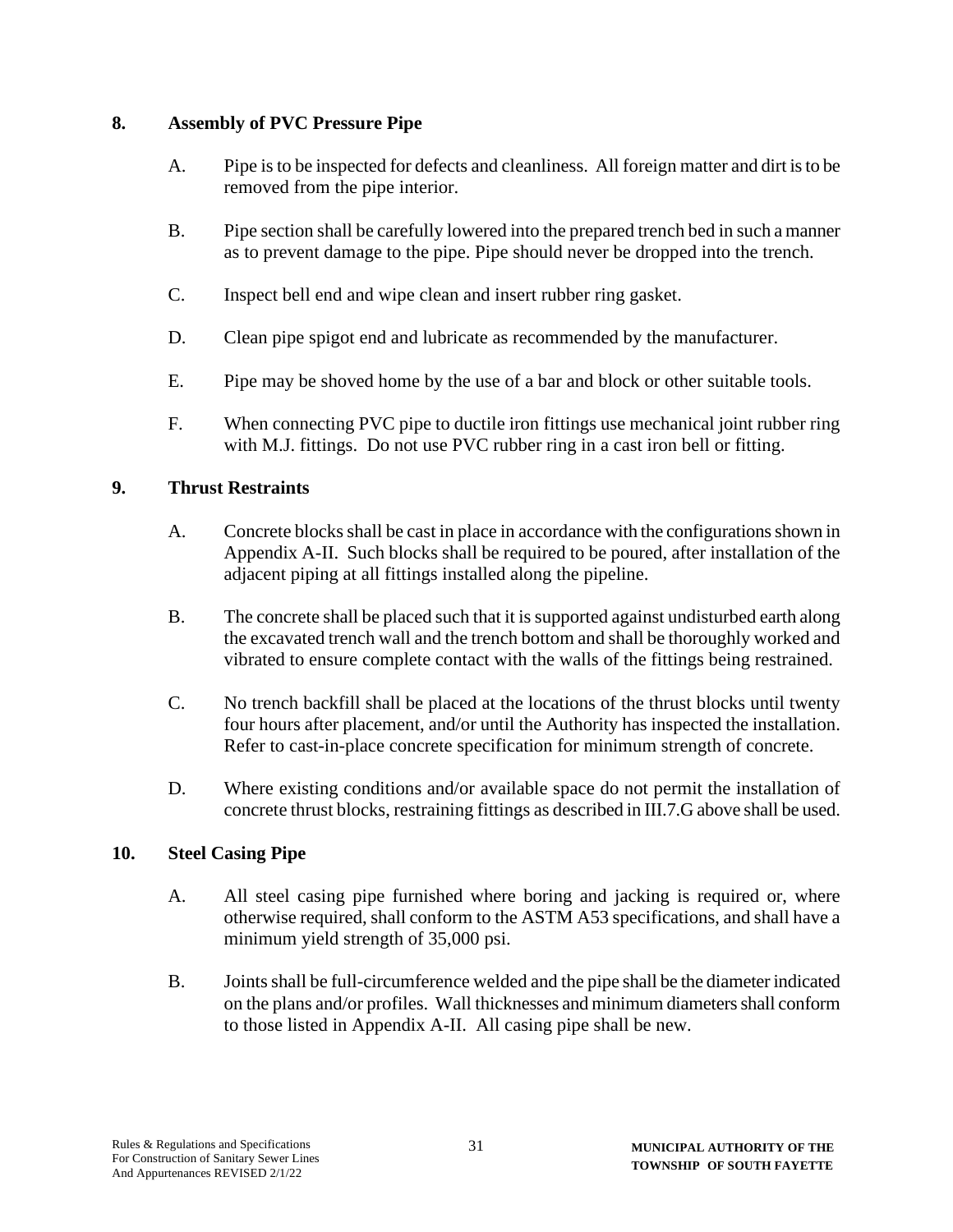- C. Casing Spacers located within the casing pipe and supporting the carrier pipe shall be properly sized to accommodate the two pipes. Casing spacers shall be as manufactured by Advance Products & Systems, Inc., Power Lone Star, Inc., or approved equivalent. Casing spacers shall be stainless steel or plastic. The use of timber skids withstainless steel bands is not acceptable.
- D. Provide and install concrete, grout, or neoprene boot seals, with stainless steel attachment bands, as described previously in this Specification.

## **11. Raw Sewage Pumping Facilities**

- A. All raw sewage pumping stations proposed to be constructed by a developer within the Municipal Authority of the Township of South Fayette service area must designed and constructed to standards acceptable to the Authority and their technical advisors. Further, PaDEP must review any proposed design and issue a Part II construction permit. Due to the unique conditions encountered at each raw sewage pumping station site it is mandatory that the developer proposing to utilize a pump station and hand over the facility to the Authority for perpetual operation and maintenance meet with the Authority prior to commencing detailed design of said facilities. This pre-design meeting will benefit both parties as the Authority will be informed of the proposed development/pumping station and the developer will be furnished with technical information regarding acceptable equipment/facilities for the proposed raw sewage pumping conditions.
- B. All raw sewage pumping stations shall be furnished with a minimum of two solids handling pumping units each capable pumping the expected peak day flow. Each station must also be furnished with a communitor device and bypass trash screen and meet all PA Department of Environmental Protection regulations. Under certain circumstances, grinder type pumps may be used, eliminating the need for the comminutor.
- C. All pumping facilities must include an automated emergency power supply capable of operating the entire facility at under peak design conditions.
- D. All pump stations must include an approved enclosed structure housing key electrical components, telephone components, along with an approved alarm system with dialout capabilities.
- E. All pumping facilities utilizing 3 Phase/480 Volt motors must be designed without the use of single phase to 3 phase inverters. Any design concept utilizing single phase motors must be specifically approved the Authority.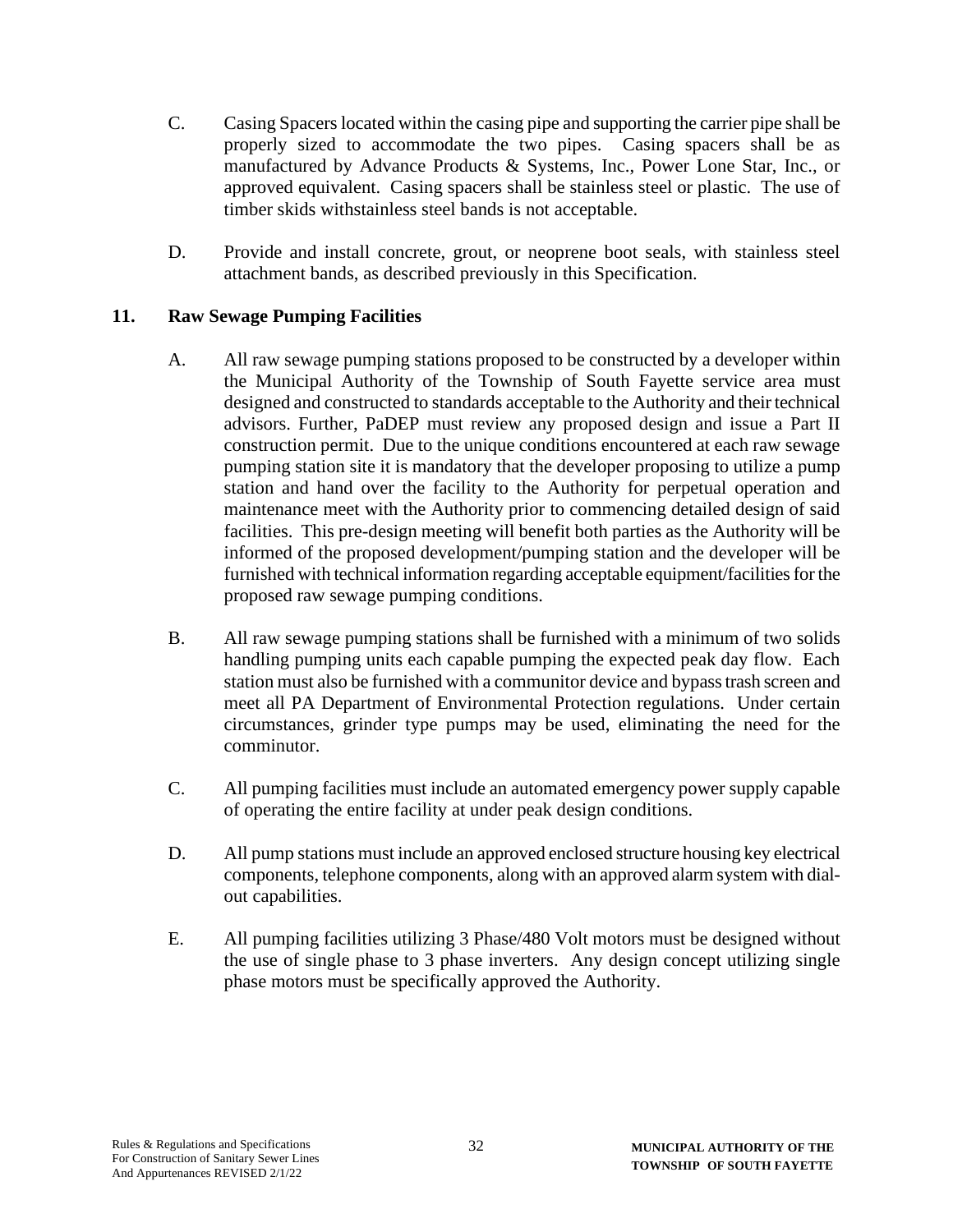- F. Any proposed pump station sited shall be completely enclosed with chain link fence with appropriate gates and access for maintenance of the station. The gates shall be padlocked and master keyed as directed by the Authority. External site lighting must also be provided.
- G. All pipe within the pump station and valve pit shall be flanged ductile iron pipe meeting the specifications of ANSI/AWWA C100. All ferrous metal within the pump station, except for the ductile iron pipe, pumping units and communitor, shall be stainless steel.

# **END OF PART III**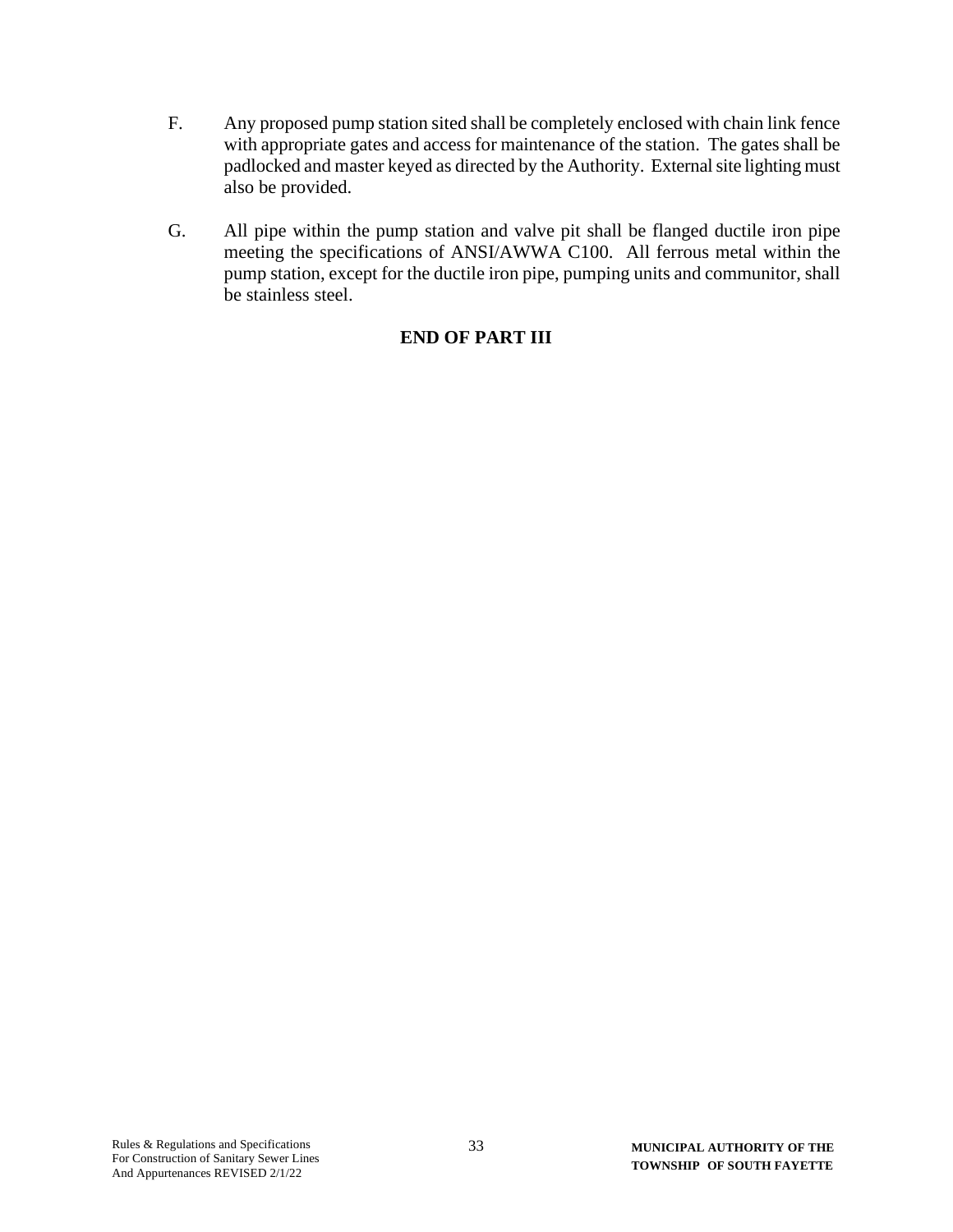# **PART IV - TESTING AND ACCEPTANCE**

## **1. Testing of Gravity Sewers**

- A. All gravity sewer pipes shall be tested by inducing low pressure air into the pipe. The air shall be slowly introduced into the pipe and the pressures shall gradually be increased with the test section to 5.0 psi.
- B. All such pipe so tested shall be required to sustain the 5.0 psi test pressure without loss or drop in pressure for a time period of 5 minutes. In the event that the loss does occur, appropriate repairs or reconstruction shall be made, and the test procedure shall be rerun until the test criteria (5.0 psi for 5 minutes) are successfully accomplished.
- C. In the event where ground water elevations prevail higher than the top of the sewer pipe being tested, 0.5 psi per foot of hydrostatic head above the top of the sewer pipe shall be added to the test pressure.
- D. Vacuum testing of sewers is considered an acceptable means of testing. Vacuum testing of sewer requires 10" of mercury (Hg) for 5 minutes to be sustained. If there is any loss, the test must be rerun in shorter segments until the defect is discovered and repaired. Once repaired, the sewer run must be retested,
- E. All PVC pipes shall also be tested for pipe deflection. Said tests shall not be performed until the backfill has been in place for at least 30 days. The maximum acceptable deflection shall be 5% of the vertical internal diameter. Said testing shall be performed with a mandrel similar or equal to that manufactured by Cherne Industries, Inc. Mandrels are to bear ASTM certification for the pipe size being tested. It is required that deflection testing equipment receive the prior approval of the Authority.
- F. The Authority or an approved contractor will televiseeach section of sewer pipe in accordance with Section 4 below.

#### **2. Hydrostatic Testing of Force Mains**

- A. All force mains shall be hydrostatically tested for leakage after installation is completed. Said testing shall be performed in accordance with the applicable sections of the AWWA C standards. Prior to performance of the testing work the CONTRACTOR shall submit to the ENGINEER the following:
	- 1. A testing schedule.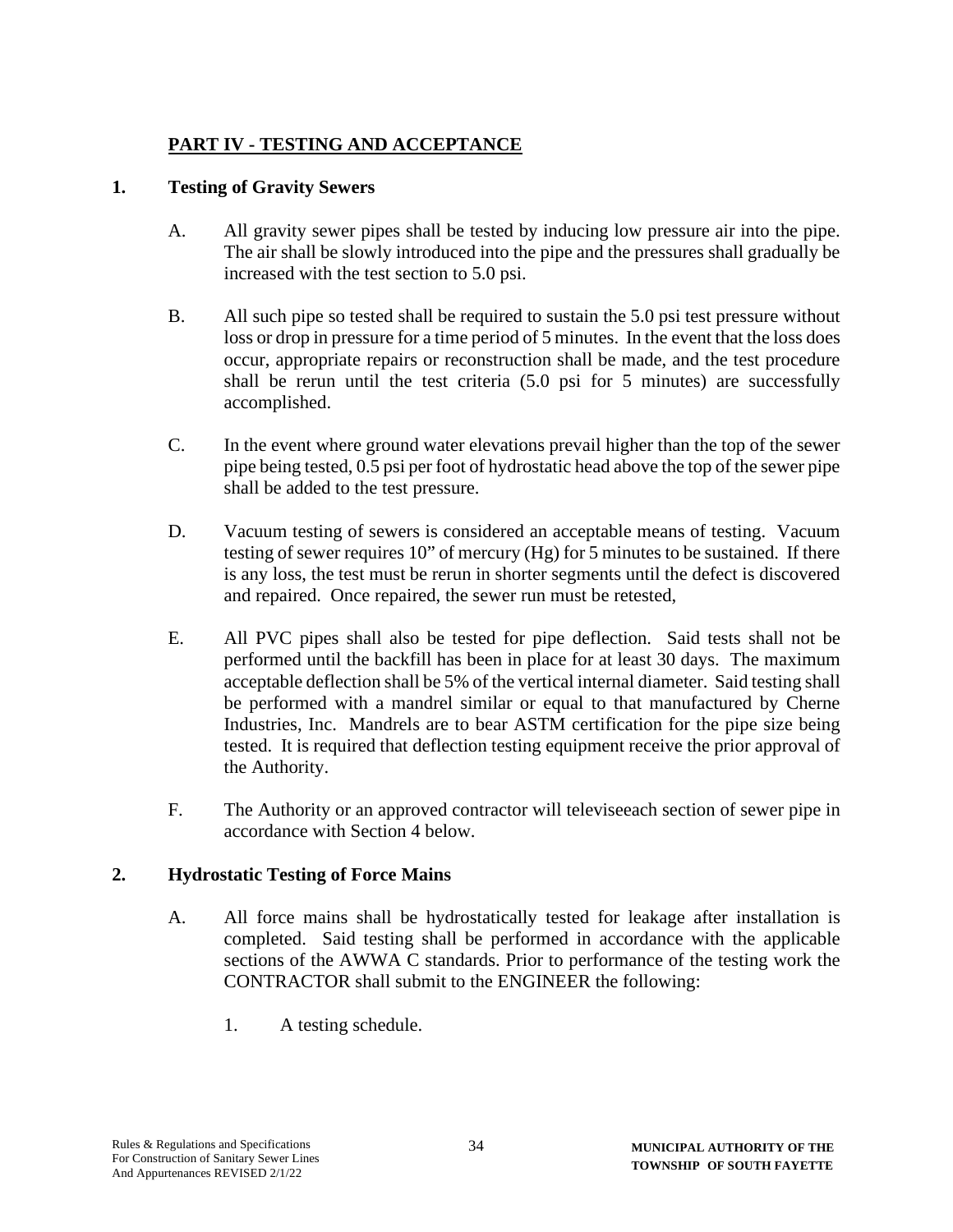- 2. A listing of equipment intended to be used, including general information on the pump, pressure gauge, pressure relief and water meter.
- 3. Certification that the pressure gauge has been calibrated to 0.1 psi.
- B. The CONTRACTOR will provide the water required for testing purposes and shall provide all required temporary fittings to complete testing prior to connection to the existing force main.
- C. Each section of pipe to be tested shall be slowly filled with water during which time air shall be expelled from the pipeline through the air release valves (where high points in the line exist at which there are no air release valves, CONTRACTOR shall install corporation cocks for that purpose). After all air is expelled, the air release devices shall be closed, and line pressures shall be raised to the test pressure directed by the ENGINEER. Test pressures shall be 1.5 times the expected working pressure predicated upon the elevation of the lowest point in the line, corrected to the elevation of the lowest point in the line, corrected to the evaluation of the test gauge. Any joint, cracked pipe or other appurtenances revealing leakage during the pressure test shall be corrected after which the pressure test shall be rerun. Pressure tests shall be conducted for a 30-minute time period.
- D. After performance of the successful pressure test, a leakage test shall be performed over a duration period of two hours at a pressure to be determined by the ENGINEER. Leakage is defined as the quantity of water supplied to the test section of pipe, which is required to maintain pressure within 5 psig of said test pressure during the entire testing period. Pipe construction so tested shall be deemed to have failed the leakage test if the leakage resulting is greater than 10 gallons per inch diameter per mile of pipe per day.

#### **3. Vacuum Testing of Manholes**

- A. After erection of the manholes, connection of the sewers, and placement of the backfill to approximately the finished ground elevation, each manhole shall be vacuum-tested for water tightness. Connecting pipes shall be securely plugged and a vacuum testing device shall be placed on top of the manhole frame to ensure the frame is tested along with the manhole.
- B. A vacuum of 10" of mercury (Hg) shall be drawn after which the vacuum pump shall be shut off. If the indicated vacuum pressure drops to 9" in less than one minutes, the test apparatus shall be removed, and appropriate repairs/plugging shall be performed. The test shall be repeated, as necessary, until a time period of a minimum of one minute occurs before the vacuum pressure drops one inch (1") and/or there is no visual indication of water leakage.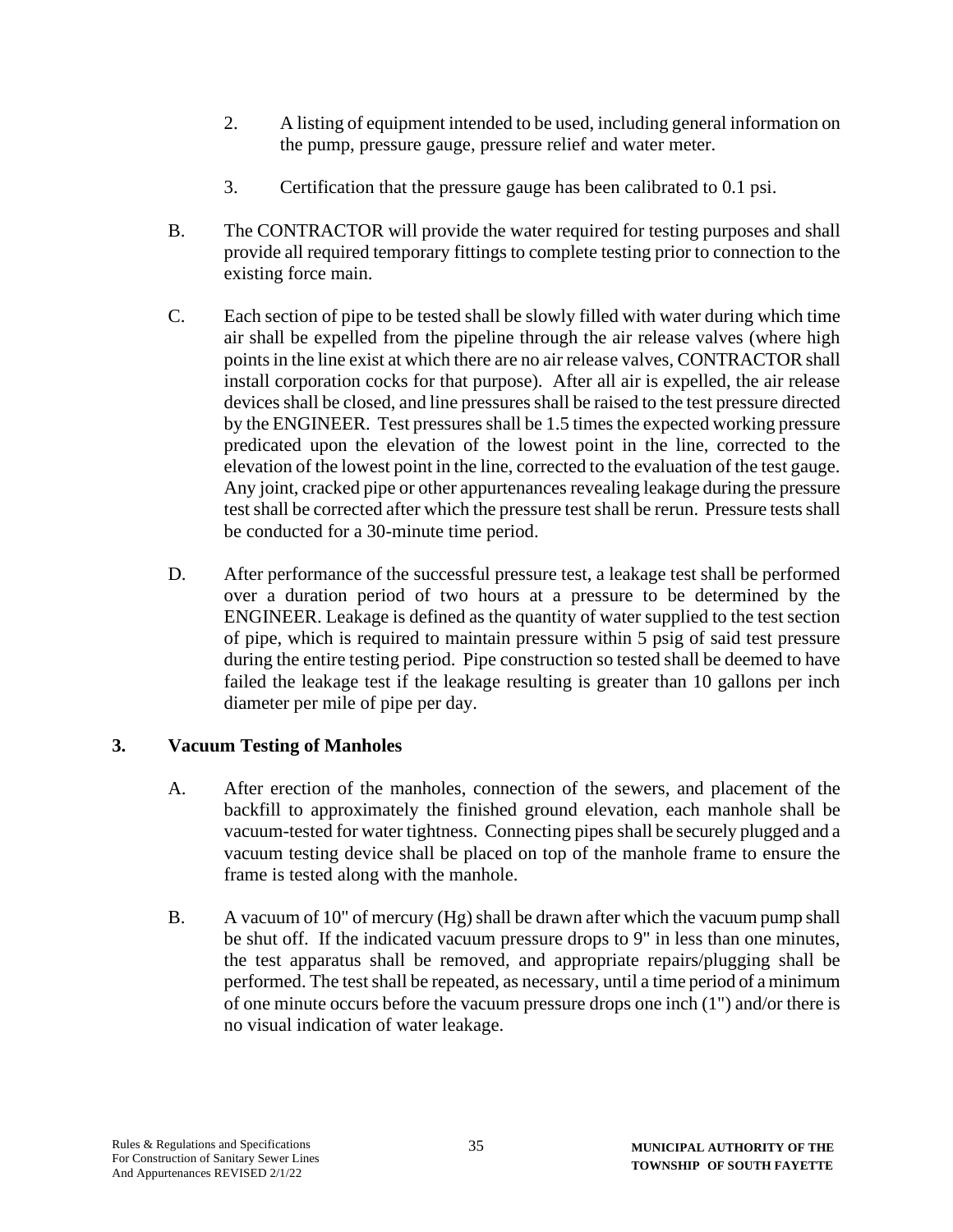C. Appropriate repairs/plugging is defined as sealing the grade rings and inside joints with Parsons Epoxy Compound, Parsonpoxy FG, or approved equivalent.

# **4. Television and Inspection**

- A. Prior to acceptance of the sewers by the Authority, sewer sections shall be visually inspected by the Contractor by means of closed-circuit television. The inspection shall be done one manhole to manhole section of pipe at a time. Projects may not be phased to evade television inspection project length requirements.
- B. The television camera used for the inspection shall be one specifically designed and constructed for such inspection and shall be capable of pan and tilt direction movement to view lateral connections and defects. Lighting for the camera shall be suitable to allow a clear color picture of the entire periphery of the pipe. The camera shall be operative in 100% humidity conditions. The camera, television monitor and other components of the video system shall be capable of producing a color picture quality to the satisfaction of the Authority; and if unsatisfactory, equipment shall be removed, and no payment will be made for an unsatisfactory inspection.
- C. The camera shall be utilized to record the condition of all manhole interior conditions.
- D. The camera shall be moved through the line in either direction at a moderate rate, stopping when necessary and at lateral connections and shall tilt and pan each lateral connection to permit proper documentation of the sewer's condition. In no case will the television camera be pulled at a speed greater than 30 feet per minute.
- E. Manual winches, power winches, TV cable, and powered rewinds or other devices that do not obstruct the camera view or interfere with proper documentation of the sewer conditions shall be used to move the camera through the sewer line. If, during the inspection operation, the television camera will not pass through the entire manhole section, the Contractor shall set up his equipment so that the inspection can be performed from the opposite manhole.
- F. Any section of gravity sewer which is found by internal TV inspection to be defective; to contain silt and/or debris; or to be otherwise unacceptable to the Authority, shall be corrected and re-televised at the expense of the Contractor.
- H. The importance of accurate distance measurements is emphasized. Measurement for location of defects shall be above ground by means of a meter device. Marking on the cable or the like, which would require interpolation for depth of manhole, will not be allowed. Accuracy of the distance meter shall be checked by use of a walking meter, roll-a-tape, or other suitable device, and the accuracy shall be satisfactory to the Authority.